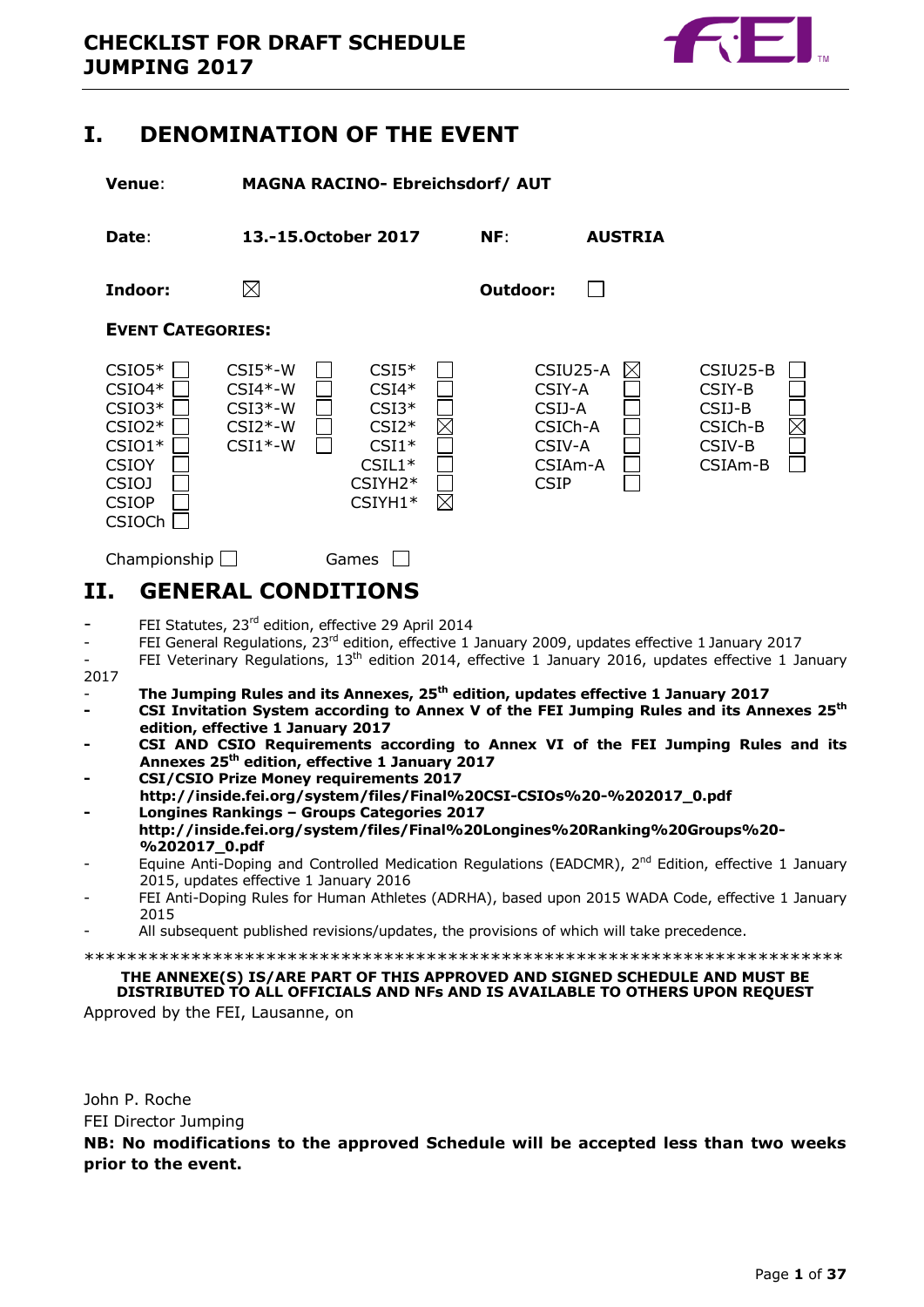

# **TABLE OF CONTENTS**

| Ι.                               |                                                                                              |  |
|----------------------------------|----------------------------------------------------------------------------------------------|--|
| Н.                               |                                                                                              |  |
| III.                             |                                                                                              |  |
| IV.                              |                                                                                              |  |
| $\mathbf{1}$ .<br>2.<br>3.<br>4. |                                                                                              |  |
| v.                               |                                                                                              |  |
| VI.                              |                                                                                              |  |
| 1.                               |                                                                                              |  |
| VII.                             |                                                                                              |  |
| 1.                               |                                                                                              |  |
| 2.                               |                                                                                              |  |
| 3.                               |                                                                                              |  |
| VIII.                            |                                                                                              |  |
| IX.                              |                                                                                              |  |
| Х.                               |                                                                                              |  |
| 1.                               |                                                                                              |  |
| 2.                               |                                                                                              |  |
| XI.                              |                                                                                              |  |
| 1.                               |                                                                                              |  |
| 2.                               |                                                                                              |  |
| 3.                               |                                                                                              |  |
| 4.                               |                                                                                              |  |
| 5.                               |                                                                                              |  |
| 6.                               |                                                                                              |  |
| 7.                               |                                                                                              |  |
| 8.                               |                                                                                              |  |
| 9.                               |                                                                                              |  |
| 10.<br>11.                       |                                                                                              |  |
| 12.                              |                                                                                              |  |
| 13.                              |                                                                                              |  |
| 14.                              |                                                                                              |  |
| 15.                              |                                                                                              |  |
| 16.                              |                                                                                              |  |
| XII.                             |                                                                                              |  |
| 1.                               |                                                                                              |  |
| 2.                               |                                                                                              |  |
| 3.                               |                                                                                              |  |
| 4.                               |                                                                                              |  |
| 5.                               |                                                                                              |  |
| 6.                               |                                                                                              |  |
| 7.                               |                                                                                              |  |
| 8.                               | EQUINE ANTI-DOPING AND CONTROLLED MEDICATION PROGRAMME (EADCMP). FEI VETERINARY REGULATIONS, |  |
|                                  |                                                                                              |  |
| XIII.                            |                                                                                              |  |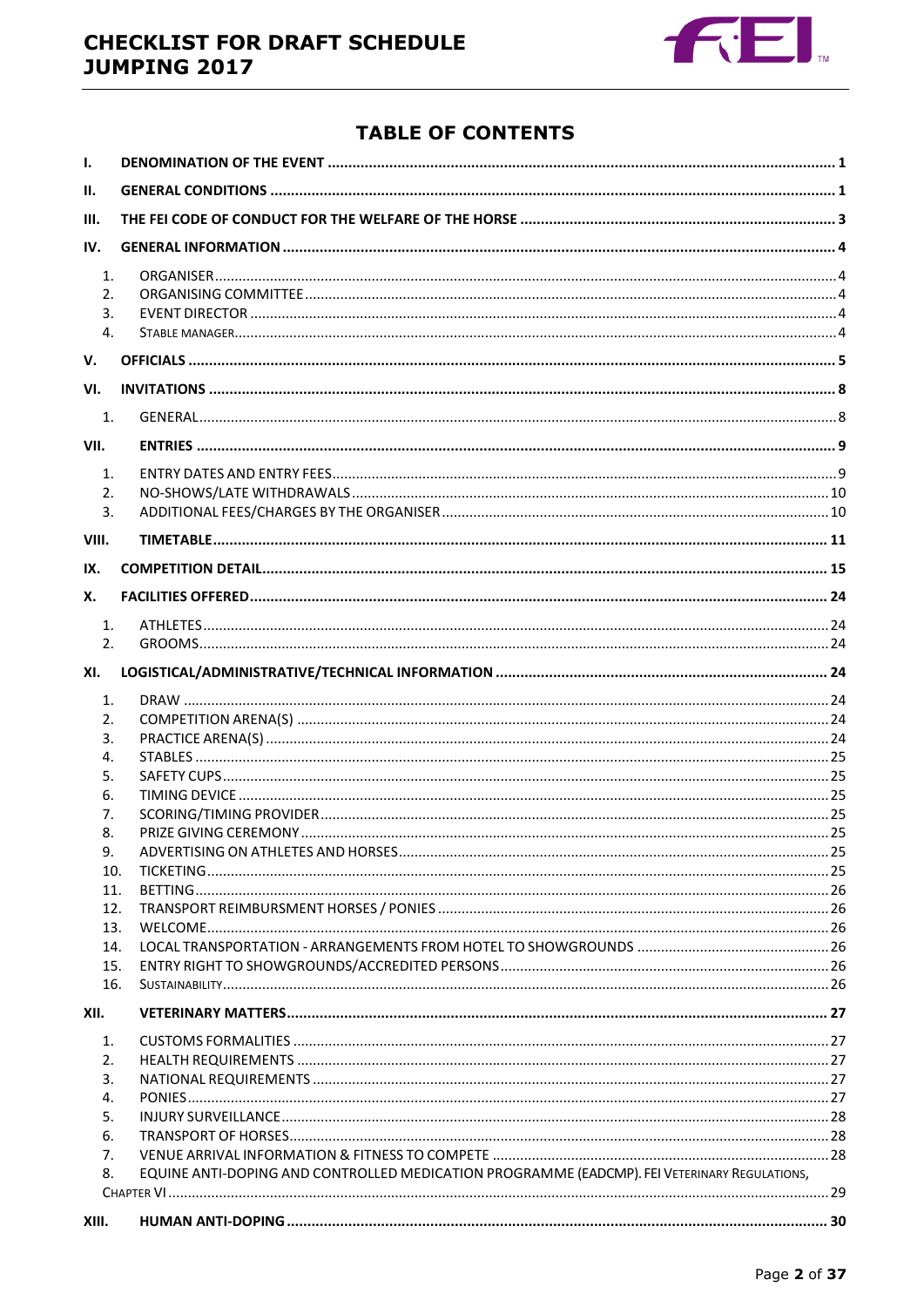

| XIV.           |  |
|----------------|--|
| 1 <sup>1</sup> |  |
| 2.             |  |
| 3.             |  |
| 4.             |  |
|                |  |
| 6.             |  |
| 7 <sub>1</sub> |  |
| 8.             |  |
| XV.            |  |

# <span id="page-2-0"></span>**III. THE FEI CODE OF CONDUCT FOR THE WELFARE OF THE HORSE**

The Fédération Equestre Internationale (FEI) expects all those involved in international equestrian sport to adhere to the FEI's Code of Conduct and to acknowledge and accept that at all times the welfare of the horse must be paramount and must never be subordinated to competitive or commercial influences.

- 1. At all stages during the preparation and training of competition horses, welfare must take precedence over all other demands. This includes good horse management, training methods, farriery and tack, and transportation.
- 2. Horses and Athletes must be fit, competent and in good health before they are allowed to compete. This encompasses medication use, surgical procedures that threaten welfare or safety, pregnancy in mares and the misuse of aids.
- 3. Events must not prejudice horse welfare. This involves paying careful attention to the competition areas, ground surfaces, weather conditions, stabling, site safety and fitness of the horse for onward travel after the event.
- 4. Every effort must be made to ensure that horses receive proper attention after they have competed and that they are treated humanely when their competition careers are over. This covers proper veterinary care, competition injuries, euthanasia and retirement.
- 5. The FEI urges all involved with the sport to attain the highest levels of education in their areas of expertise.

A full copy of this Code can be obtained from the Fédération Equestre Internationale, HM King Hussein I Building, Chemin de la Joliette 8, 1006 Lausanne, Switzerland. Telephone: +41 21 310 47 47. The Code is available in English. The Code is also available on the FEI's website: [www.fei.org.](http://www.fei.org/)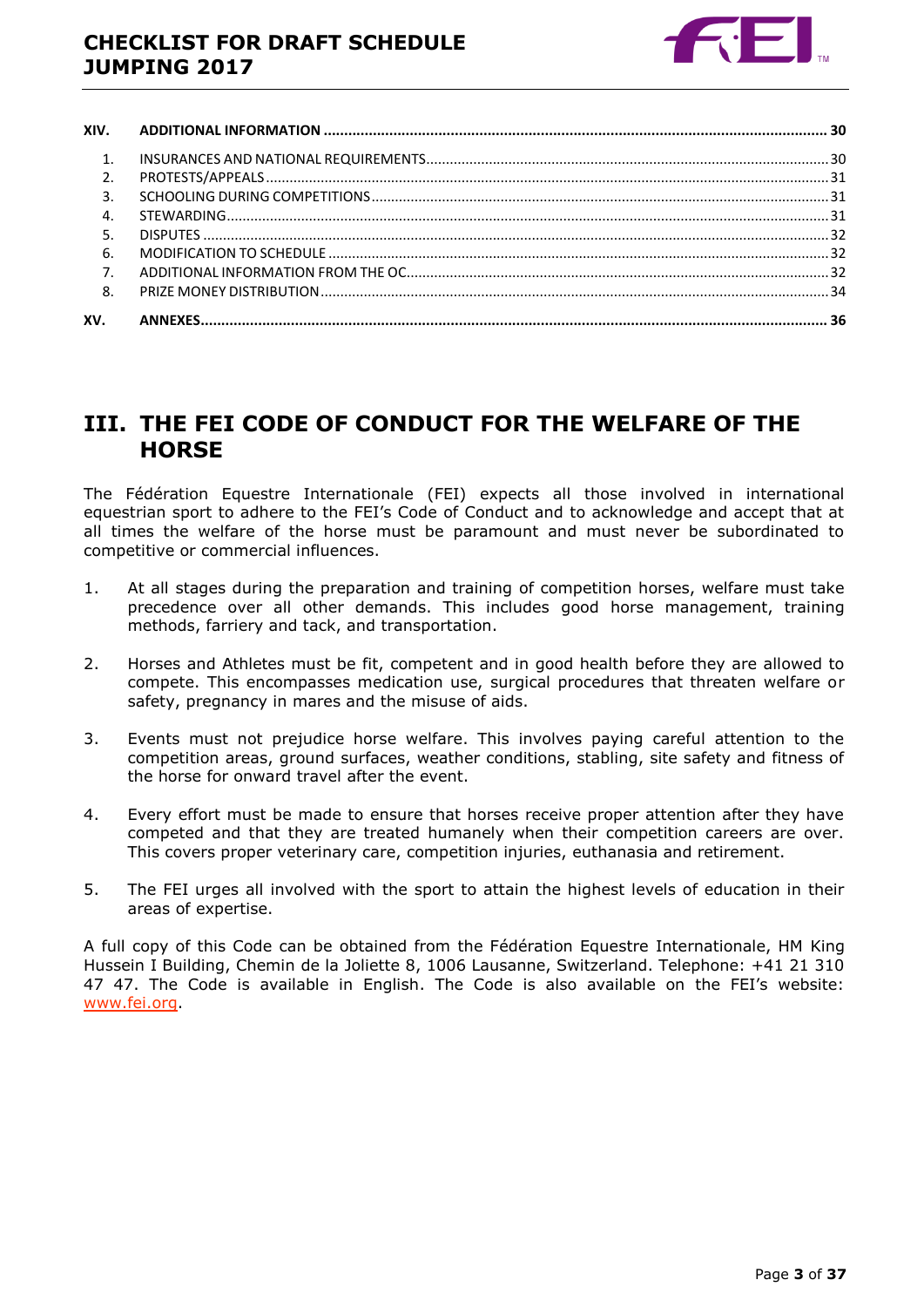

# <span id="page-3-0"></span>**IV. GENERAL INFORMATION**

### <span id="page-3-1"></span>**1. ORGANISER**

| Name:      | RC MAGNA RACINO                               |
|------------|-----------------------------------------------|
| Address:   | 2483 Ebreichsdorf, Pferdepromenade 2, AUSTRIA |
| Telephone: | +43/2254/9000 1602                            |
| Fax:       | +43/2254/9000 1610                            |
| Email:     | horseshows@magnaracino.at                     |
| Website:   | www.magnaracino.at                            |

#### Contact Details Show Ground:

Address: 2483 Ebreichsdorf, Pferdepromenade 2, AUSTRIA<br>Telephone: +43 664 859 37 40; +43 664 50 69 020 +43 664 859 37 40; +43 664 50 69 020 GPS Coordinates: Accessibility details (directions by road, nearest airport / train station): Vienna International Airport

# <span id="page-3-2"></span>**2. ORGANISING COMMITTEE**

| Honorary President:     | Frank Stronach     |
|-------------------------|--------------------|
| President of the Event: | Ulla Weigerstorfer |
| Show Secretary:         | Horse Events       |
| Press Officer:          | Mag. Theresa Deisl |

### <span id="page-3-3"></span>**3. EVENT DIRECTOR**

| Name:      | Ulla Weigerstorfer                            |
|------------|-----------------------------------------------|
| Address:   | 2483 Ebreichsdorf, Pferdepromenade 2, AUSTRIA |
| Telephone: | +43/2254/9000 1600                            |
| Mobile:    | +43 664 50 69 020                             |
| Fax:       | +43/2254/9000 1610                            |
| Email:     | horseshows@magnaracino.at                     |
|            |                                               |

### <span id="page-3-4"></span>**4. STABLE MANAGER**

| Name:      | Cindi Okan                |
|------------|---------------------------|
| Telephone: | +43/664/5368176           |
| Email:     | horseshows@magnaracino.at |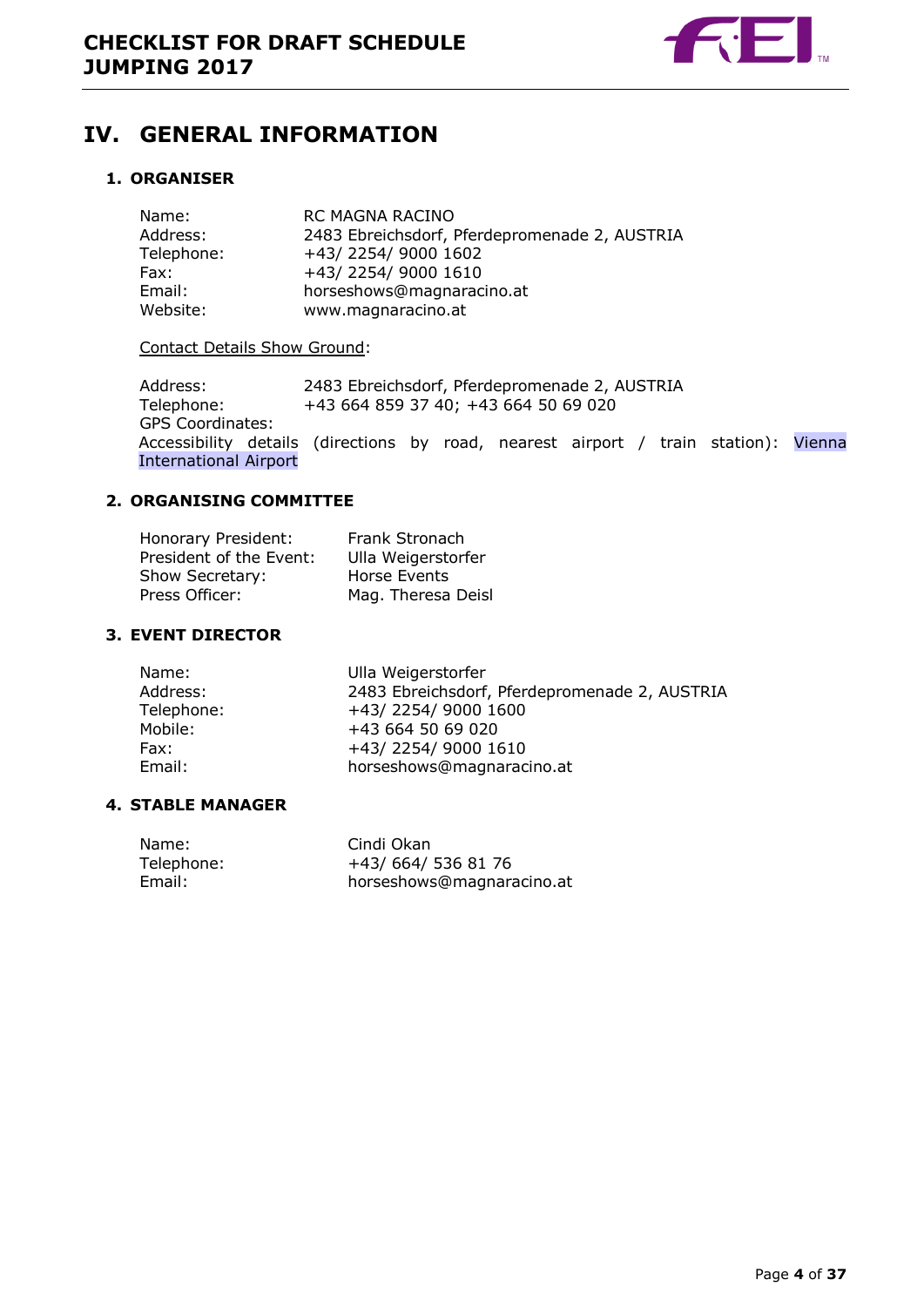

# **V. OFFICIALS**

# \* **Compulsory**

**In case there are several categories and officials are not the same, please complete an additional chart per category.**

<span id="page-4-0"></span>

| <b>Ref</b>     | <b>Panel</b>                                   | <b>Function</b>                     | <b>FEI ID</b> | <b>Name</b>          | <b>NF</b>  | <b>Leve</b>    | <b>E-mail &amp; Mobile</b>           |
|----------------|------------------------------------------------|-------------------------------------|---------------|----------------------|------------|----------------|--------------------------------------|
| 1              |                                                | Ground Jury<br>President            | 10050231      | <b>Steiner Fritz</b> | <b>AUT</b> | $\overline{3}$ | *fritzsteiner@aon.at                 |
|                | <b>Ground Jury</b>                             | Ground Jury<br>Member               | 10052224      | Bejdl Ines           | <b>AUT</b> | $\overline{3}$ | i.bejdl@aon.at                       |
|                |                                                | Ground Jury<br>Member               |               | Kager Franz          | <b>AUT</b> |                | f.kager@oeps.at                      |
|                |                                                | Ground Jury<br>Member               |               |                      |            |                |                                      |
| $\overline{2}$ | <b>Foreign Judge</b>                           | Foreign Judge                       | 10051791      | Rejnek Bohumil       | <b>CZ</b>  | 3              | b.rejnek@borhel.cz*                  |
|                |                                                |                                     |               |                      |            |                |                                      |
| 3              | Foreign<br><b>Technical</b><br><b>Delegate</b> | Foreign Technical<br>Delegate       |               |                      |            |                |                                      |
|                | <b>Course Designer</b>                         | Course Designer                     | 10050724      | Kuttelwascher Hubert | <b>AUT</b> | 3              | h.kuttelwascher@allaboutcomputers.at |
|                |                                                |                                     |               |                      |            |                | + 43 676 540 24 40                   |
| 4              |                                                | <b>Assistant Course</b><br>Designer | 10081900      | Bamberger Andreas    | <b>AUT</b> | $\overline{3}$ | +43 664 261 61 91                    |
|                |                                                | <b>Assistant Course</b><br>Designer |               |                      |            |                |                                      |
| 5              | <b>Appeal</b>                                  | Appeal<br>Committee<br>President    |               |                      |            |                |                                      |
|                | <b>Committee</b>                               | Appeal<br>Committee<br>Member       |               |                      |            |                |                                      |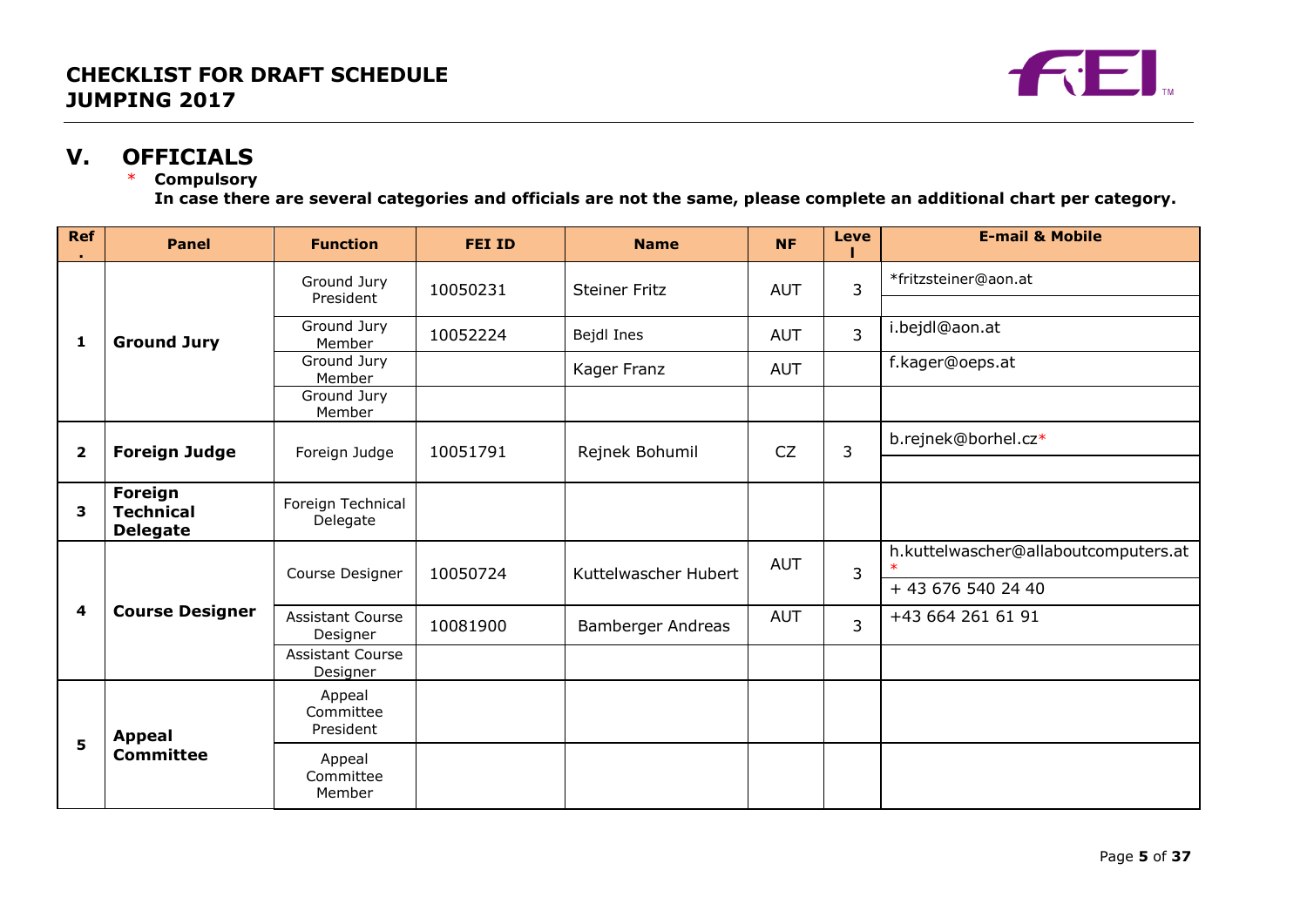# **CHECKLIST FOR DRAFT SCHEDULE JUMPING 2017**



|                         |                                                                         | Appeal<br>Committee<br>Member    |          |                     |                   |                |                                        |
|-------------------------|-------------------------------------------------------------------------|----------------------------------|----------|---------------------|-------------------|----------------|----------------------------------------|
| 6                       | <b>Chief Steward</b>                                                    | Chief Steward                    | 10053775 | <b>Fekar Robert</b> | <b>SVK</b>        |                | Robert.fekar@gmail.com*                |
|                         |                                                                         |                                  |          |                     |                   |                | +421 905 53 27 30                      |
| $\overline{\mathbf{z}}$ | <b>Foreign Steward</b><br>(only for 5* Events,<br><b>FEI</b> appointed) | Foreign Steward                  |          |                     |                   |                | $\ast$                                 |
|                         |                                                                         | Assistant<br>Steward             | 10000963 | Knoll Christian     | <b>AUT</b>        | $\overline{2}$ |                                        |
| $\overline{\mathbf{z}}$ | <b>Assistants Stewards</b>                                              | Assistant<br>Steward             | 10049974 | Preihs Karl         | <b>AUT</b>        | $\overline{2}$ |                                        |
|                         |                                                                         | Assistant<br>Steward             | 10036597 | Jäger Nicole        | <b>AUT</b>        | $\mathbf{1}$   |                                        |
|                         |                                                                         | Assistant<br>Steward             | 10001900 | Kurat Kathrin       | <b>AUT</b>        | 1              |                                        |
|                         | <b>FEI Veterinary</b>                                                   | FEI Veterinary                   | 10050603 | Zach Constanze      | <b>AUT</b>        |                | Constanze.zach@chello.at*              |
|                         | <b>Delegate</b>                                                         | Delegate                         |          |                     | +43 664 431 16 65 |                |                                        |
| 8                       | <b>Veterinary</b><br><b>Commission</b>                                  | Veterinary<br>Commission         |          |                     |                   |                | $\ast$                                 |
|                         |                                                                         | President<br>Foreign             |          |                     |                   |                |                                        |
|                         |                                                                         | Veterinary                       |          |                     |                   |                | $\ast$                                 |
|                         |                                                                         | Delegate                         |          |                     |                   |                |                                        |
|                         |                                                                         | <b>Assistant FEI</b><br>Delegate |          |                     |                   |                |                                        |
|                         | <b>Veterinary Service</b><br>Manager (VSM)                              | Veterinary<br>Service Manager    | 10096358 | Pasterk Christina   | <b>AUT</b>        |                | christinapasterk@hotmail.com           |
| 9                       | <b>Treating</b><br>Veterinarian                                         | <b>FEI Permitted</b><br>Treating | 10096358 | Pasterk Christina   | <b>AUT</b>        |                | $\ast$<br>christinapasterk@hotmail.com |
|                         | (VR Art 1010)                                                           | Veterinarian                     |          |                     |                   |                | +43 650 663 30 87                      |
|                         |                                                                         |                                  |          | Samariterbund       |                   |                | $\ast$                                 |
| 10                      | <b>Medical Doctor</b>                                                   | <b>Medical Doctor</b>            |          | Ebreichsdorf        | <b>AUT</b>        |                | +43 2254 75 356                        |
| 11                      | <b>Farrier</b>                                                          | Farrier                          |          | Petric Philipp      | <b>AUT</b>        |                | +43 699 10 384 706                     |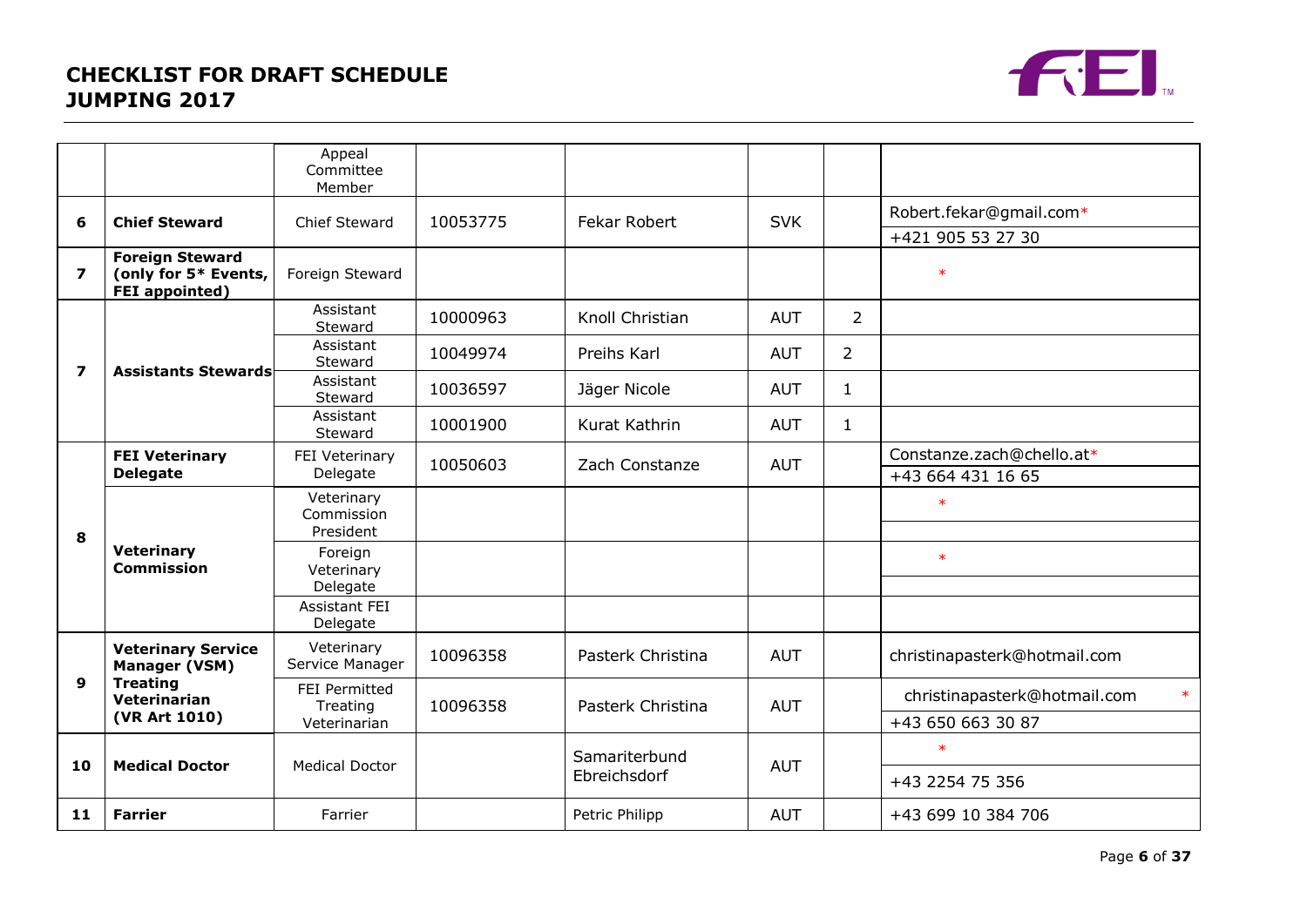# **CHECKLIST FOR DRAFT SCHEDULE JUMPING 2017**



| $\sim$<br>∸∸ | <b>NF Delegate</b> | NF Delegate (if |  |  |  |
|--------------|--------------------|-----------------|--|--|--|
|              |                    | applicable)     |  |  |  |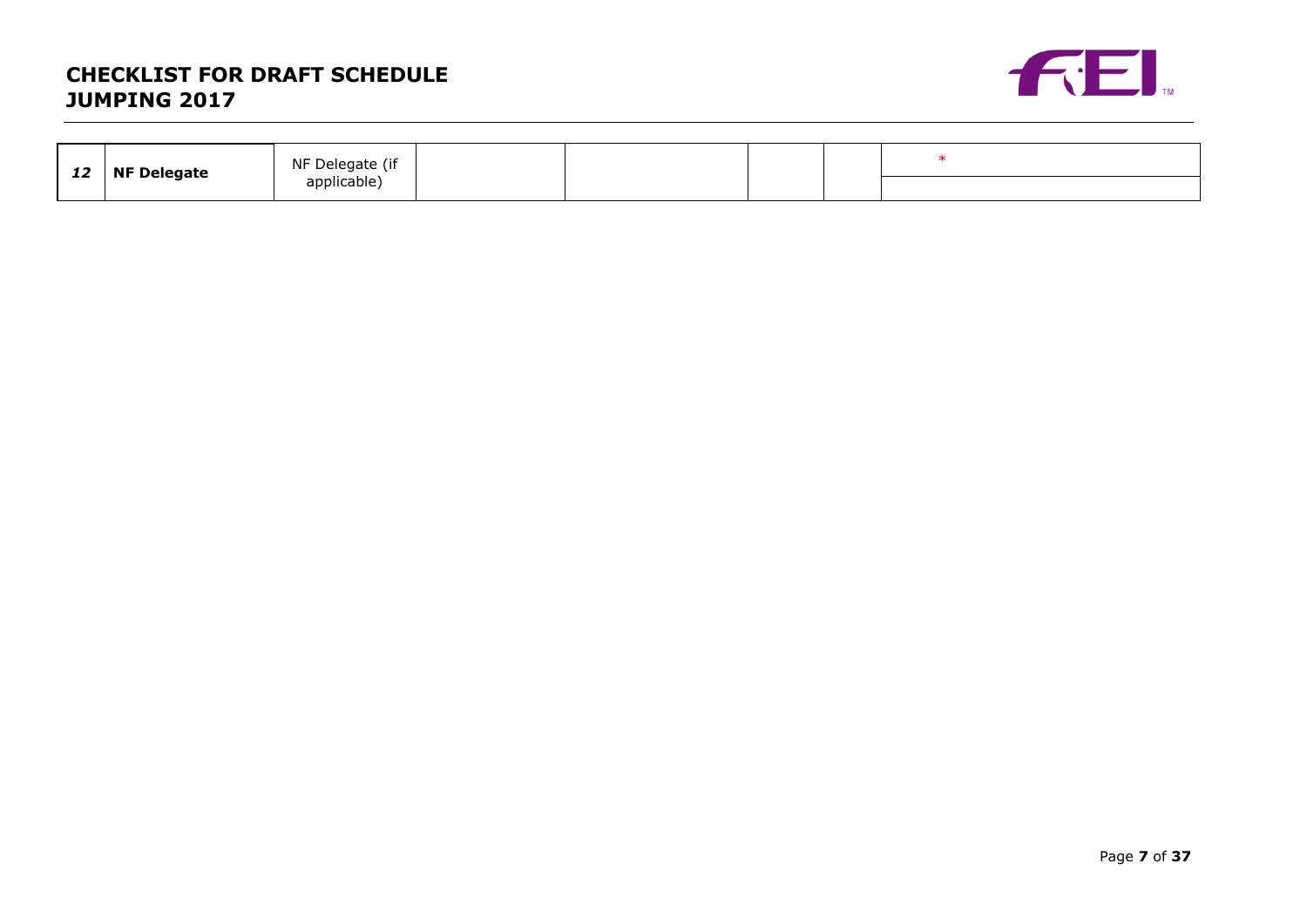

# <span id="page-7-0"></span>**VI. INVITATIONS**

# <span id="page-7-1"></span>**1. GENERAL**

Horses are not permitted to be changed from one CSI star level to another CSI star level during the same Event.

CSIs: According to the CSI Invitation Rules (refer to Jumping Rules, Annex V)

| Maximum number of athletes to be invited:                                                                                                                        | unlimited          |
|------------------------------------------------------------------------------------------------------------------------------------------------------------------|--------------------|
| Percentage of athletes invited from the top of the<br>Longines Rankings (applicable only for CSI2*/3*/4*/5*<br>where the number of athletes invited is limited): | unlimited          |
| Percentage of home athletes to be invited:                                                                                                                       | unlimited          |
| Percentage of OC Wild Cards (max. 20% for CSI2*-CSI5*): unlimited                                                                                                |                    |
| FEI Wild Cards (max. 1 for CSI5*, max. 2 for CSI2*-CSI4*): unlimited                                                                                             |                    |
| Overall maximum number of horses that may be entered:                                                                                                            | 400                |
| Number of horses per athlete:<br>$CSI2* - 3$ horses<br>CSIYH1*- 3 horses<br>CSIU25-A- 3 horses                                                                   | 6 (max 3 per tour) |
| CSICh-B-<br>3 horses                                                                                                                                             |                    |

Athletes are invited by the Organiser through their National Federation in accordance with the CSI Invitation Rules (refer to Jumping Rules Annex V). Following implementation of the FEI online Invitation System, the invitation of athletes from the top of the Longines Rankings will be fully automated. For CSI2\*-5\* events where the total number of athletes invited is restricted, invitations will be automatically issued in three phase cycles to all athletes having the right to participate based on their position in the Longines Ranking, and to their NFs, until the closing date for entries of athletes selected from the top of the Longines Ranking.

One (1) groom per athlete.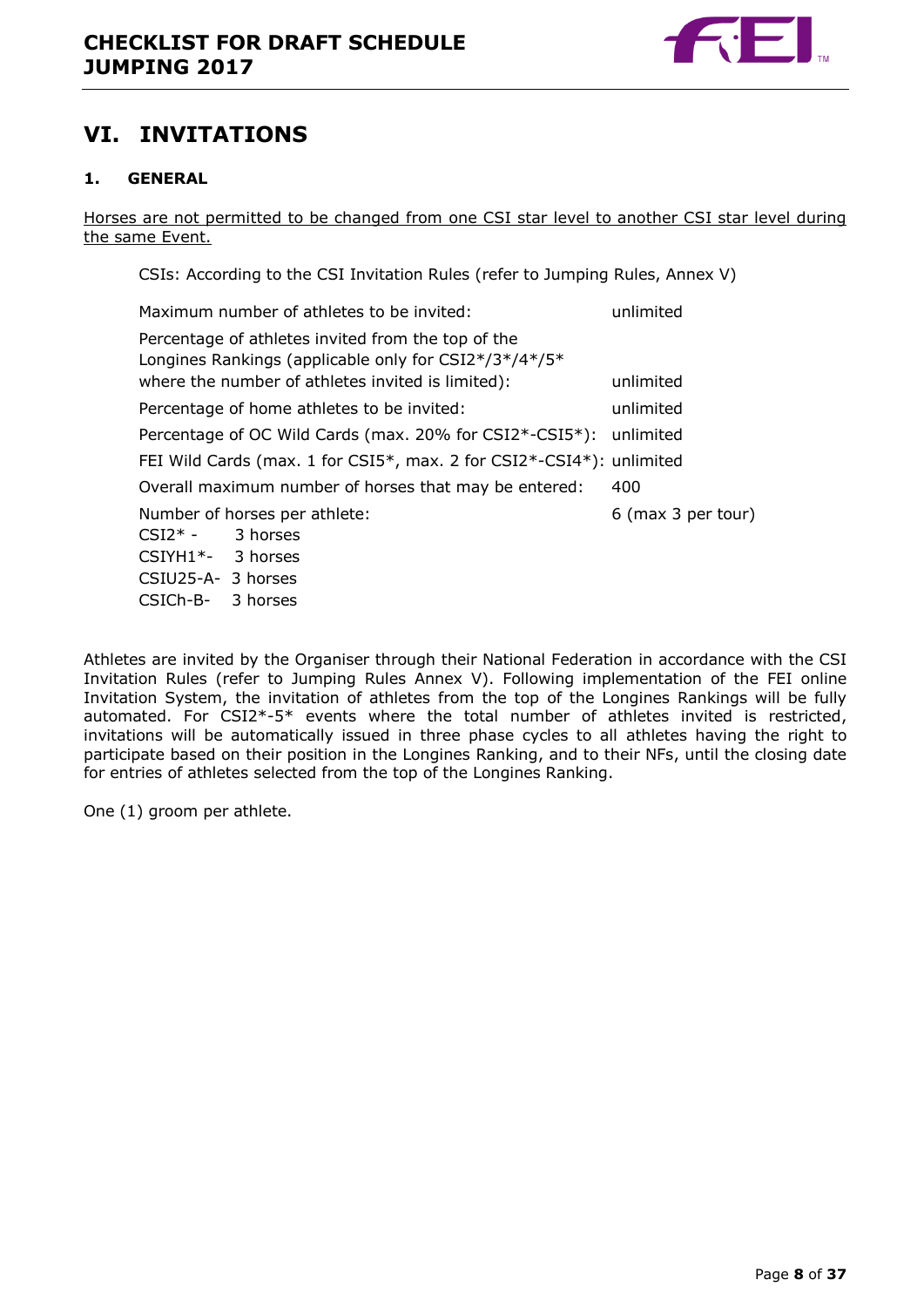

# <span id="page-8-0"></span>**VII. ENTRIES**

# **IMPORTANT**

- Entries must be made by NFs through the FEI Entry System for all categories of this Event [\(https://entry.fei.org\)](https://entry.fei.org/);
- Additional documentation can be found at: <http://inside.fei.org/fei/your-role/nfs/entry-system> ;
- All Athletes and Horses participating in any International Competition must be registered with the FEI;
- Athletes and/or Horses present at the Event without having been entered through the FEI's Online Entry System will be automatically disqualified unless compelling circumstances warrant otherwise.

# <span id="page-8-1"></span>**1. ENTRY DATES AND ENTRY FEES**

Entries have to be in accordance with Art.251 of the FEI Jumping Rules,  $25<sup>th</sup>$  edition, updates effective 1 January 2017.

### **Deadlines for Entries:**

| Definite Entries:            | 25.09.2017                                  |                                                      |
|------------------------------|---------------------------------------------|------------------------------------------------------|
| Last date for substitutions: | 04.10.2017                                  |                                                      |
| <b>Entry fee per horse:</b>  | $CSI2*$<br>CSIU25-A<br>$CSIYH1*$<br>CSICh-B | EUR 350,00<br>EUR 350,00<br>EUR 250,00<br>EUR 250,00 |

# **Down payment EUR 200,00 per horse until 03.10.2017**

# **REITCLUB Magna Racino IBAN: AT06 2020 5010 0001 6236 BIC: SPBDAT21XXX**

At the show ground: No checks will be accepted. Please pay in cash, by debit or credit card.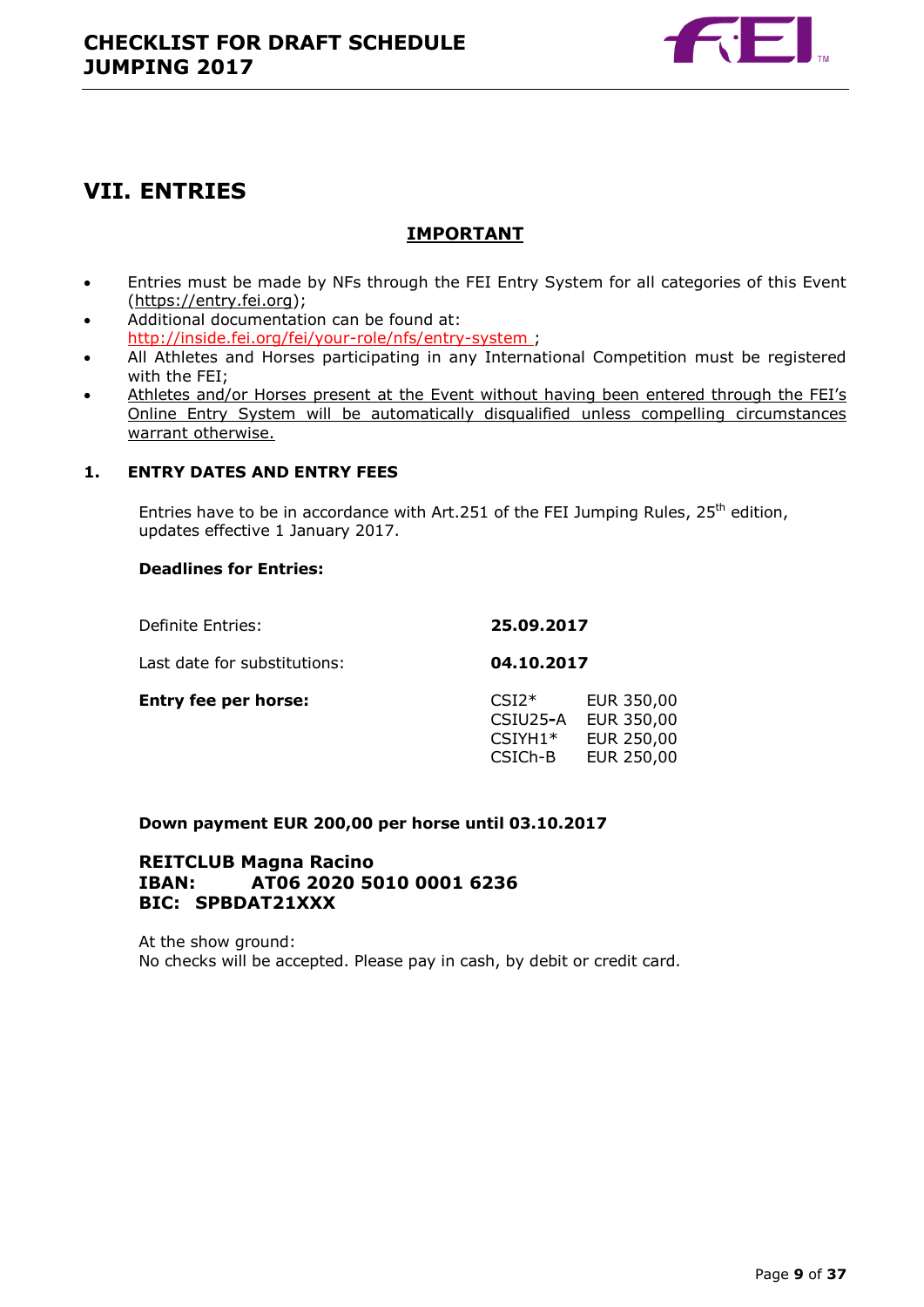

#### <span id="page-9-0"></span>**2. NO-SHOWS/LATE WITHDRAWALS**

**NB**: In the case of withdrawals after the date of definite entries or no-shows the athlete or the respective NF will be held liable to reimburse the OC for the actual financial loss incurred by the OC (i.e. stabling and hotel expenses) as a result of the late withdrawal or no-show.

**Amount charged: EUR 250,00 per horse. Entries not cancelled until the 04.10.2017 have to be paid. The invoice will be send through the relevant NF to the riders.**

#### <span id="page-9-1"></span>**3. ADDITIONAL FEES/CHARGES BY THE ORGANISER**

All additional fees must be listed hereunder with the details of the amounts to be charged and approved by the FEI. Only fees approved by the FEI and listed in the approved Schedule can be charged by the OC.

EADCMP Fee: Included in entry fee  $\Box$  Not included in entry fee  $\mathbf{x}$ Lower Level Events (CIMs) CHF 18 per horse per event (For definition of CIMs see Appendix E of the FEI General Regulations) Higher Level Events CHF 25 per horse per event (All other events not defined as CIMs)

| Electricity (upon request):                 | EUR 40,00          |
|---------------------------------------------|--------------------|
| Manure disposal:                            | EUR 40,00          |
| Hay:                                        | EUR 8,00 per bale  |
| Straw:                                      | not available      |
| Shavings:                                   | EUR 10,00 per bale |
| Tack box                                    | EUR 150,00         |
| Not competing horse                         | EUR 200,00         |
| Health Papers per document issued EUR 40,00 |                    |

### **All aforementioned amounts are including VAT**

Dear Riders

We are looking foreward to see you at our competition at Magna Racino. Please be informed that you have to bring as written at the european rate 2009/156/EG the healthpapers of your horse with you.

For horses coming from Rumania please contact [horseshows@magnaracino.at](mailto:horseshows@magnaracino.at) to get further informations about the healthpapers you need for coming to our show.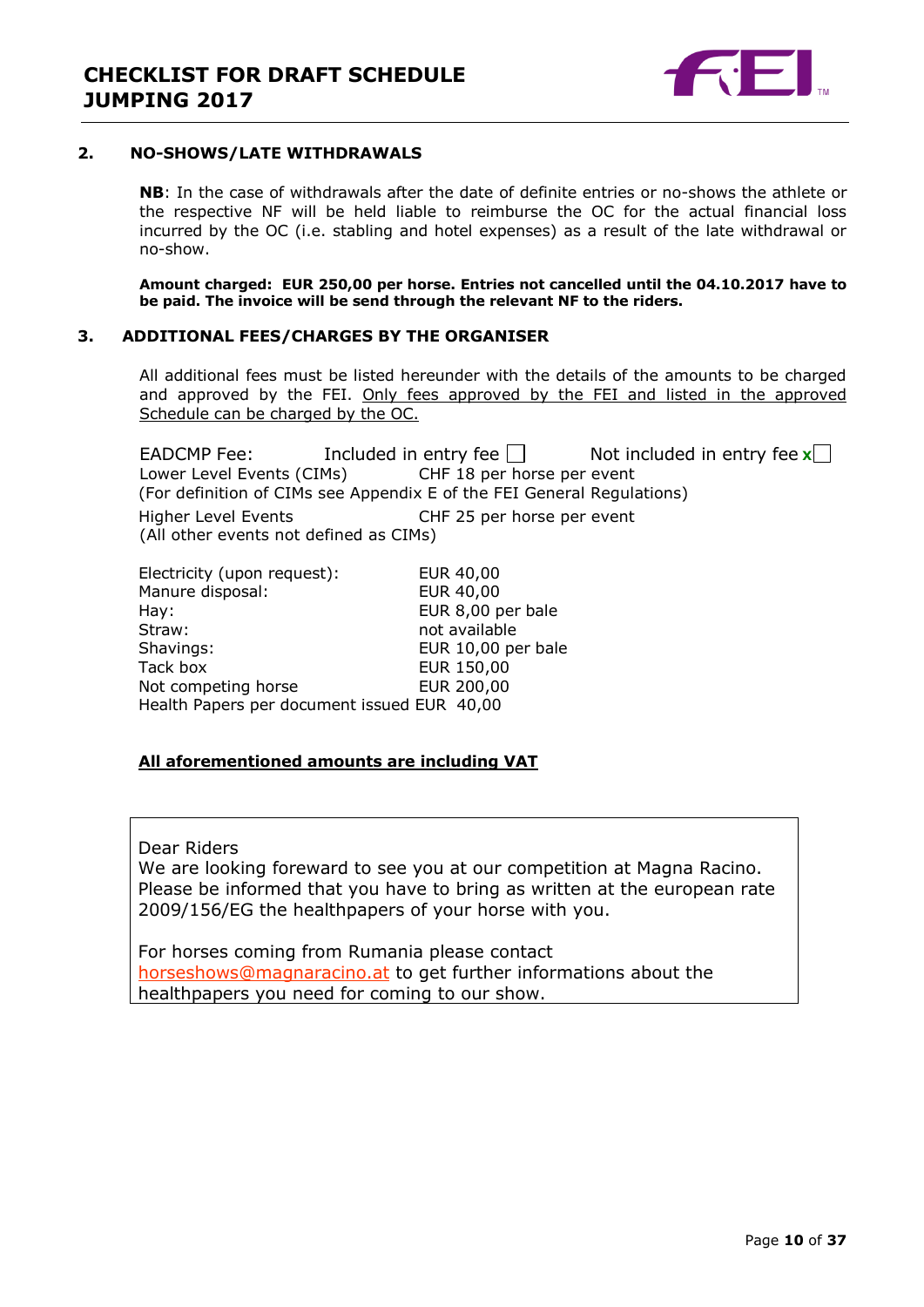

# <span id="page-10-0"></span>**VIII. TIMETABLE**

(to be provided per category/level if multiple

| events)                                                           | Dav | Date       | Time      |
|-------------------------------------------------------------------|-----|------------|-----------|
| Opening of stables                                                | Thu | 12.10.2017 | 08:00     |
| Horse Inspection All horses taking part at this Event must Thu    |     | 12.10.2017 | $16:00 -$ |
| be present during the first horse inspection, unless unable to do |     |            | 19:00     |
| so due to "force majeure"                                         |     |            |           |
| Horse Re-Inspection                                               | Fri | 13.10.2017 | 09:00     |
| Chefs d'Equipes Meeting at CSIO's (FEI Jumping                    |     |            |           |
| Rules article 253)                                                |     |            |           |

| <b>Competitions CSI2*:</b>      | Day        | Date   | Time  | Art     | Prize Money |
|---------------------------------|------------|--------|-------|---------|-------------|
| Declaration of Starters         | daily      |        |       |         |             |
| 1- Bronze Tour                  | Fri        | 13.10. | 09.00 | 238.2.1 | $800 -$     |
| 3- Silver Tour                  | Fri        | 13.10. | 12.00 | 238.2.1 | $800 -$     |
| 6- Gold Tour                    | Fri        | 13.10. | 17.00 | 238.2.1 | $2.000.-$   |
| 7- Bronze Tour                  | Sat        | 14.10. | 09.00 | 238.2.1 | $1.000.-$   |
| 11- Silver Tour                 | Sat        | 14.10. | 11.00 | 274.5.3 | $1.500 -$   |
| 12- Gold Tour                   | Sat        | 14.10  | 17.00 | 274.5.3 | $4.000 -$   |
| 13- FRANK STRONACH Indoor DERBY | Sat        | 14.10. | 19.00 | 238.2.2 | $6.000 -$   |
| 14- Final Bronze Tour           | <b>Sun</b> | 15.10. | 09.00 | 238.2.1 | $1.500 -$   |
| 17- Final Silver Tour           | lSun.      | 15.10. | 13.00 | 238.2.2 | $2.000 -$   |
| 19- Magna Racino Grand Prix     | lSun.      | 15.10  | 17.00 | 238.2.2 | 24.600 .-   |
|                                 |            |        |       |         |             |
| <b>Total Prize Money</b>        | 44.400 .-  |        |       |         |             |
| Prizes in Kind                  |            |        |       |         |             |

| <b>Competitions CSIYH1*:</b>                | Dav     | Date   | Time  | Art.              | Prize Money |
|---------------------------------------------|---------|--------|-------|-------------------|-------------|
| Declaration of Starters                     | daily   |        |       |                   |             |
| 2- Youngster Tour (6-7 year old horses) Fri |         | 13.10. | 11.00 | 238.2.1           | $800.-$     |
| 10- Youngster Tour (6-7 year old Sat        |         | 14.10. | 13.30 | 238.2.1 1.000 .-  |             |
| horses                                      |         |        |       |                   |             |
| 16- Final Youngster Tour (6-7 year old Sun  |         | 15.10. | 11.30 | $238.2.2$ 2.000.- |             |
| horses)                                     |         |        |       |                   |             |
|                                             |         |        |       |                   |             |
| <b>Total Prize Money</b>                    | 3.800.- |        |       |                   |             |
| Prizes in Kind                              |         |        |       |                   |             |
|                                             |         |        |       |                   |             |
| <b>Competitions CSIU25-A:</b>               | Day     | Date   | Time  | Art.              | Prize Money |

| vav        | vale   | ,,,,,,,  | AL 5. | <b>THE LIGHT</b>                                                        |
|------------|--------|----------|-------|-------------------------------------------------------------------------|
| daily      |        |          |       |                                                                         |
| Fri        | 13.10. |          |       |                                                                         |
| <b>Sat</b> | 14.10. |          |       |                                                                         |
| <b>Sun</b> | 15.10. |          |       |                                                                         |
|            |        |          |       |                                                                         |
|            |        |          |       |                                                                         |
|            |        |          |       |                                                                         |
|            |        | 6.500 .- |       | 15.00 238.2.1 1.000 .-<br>11.30 238.2.1 1.500.-<br>15.00 238.2.2 4.000. |

**Competitions CSICh-B:** Day Date Time Art. Prize Money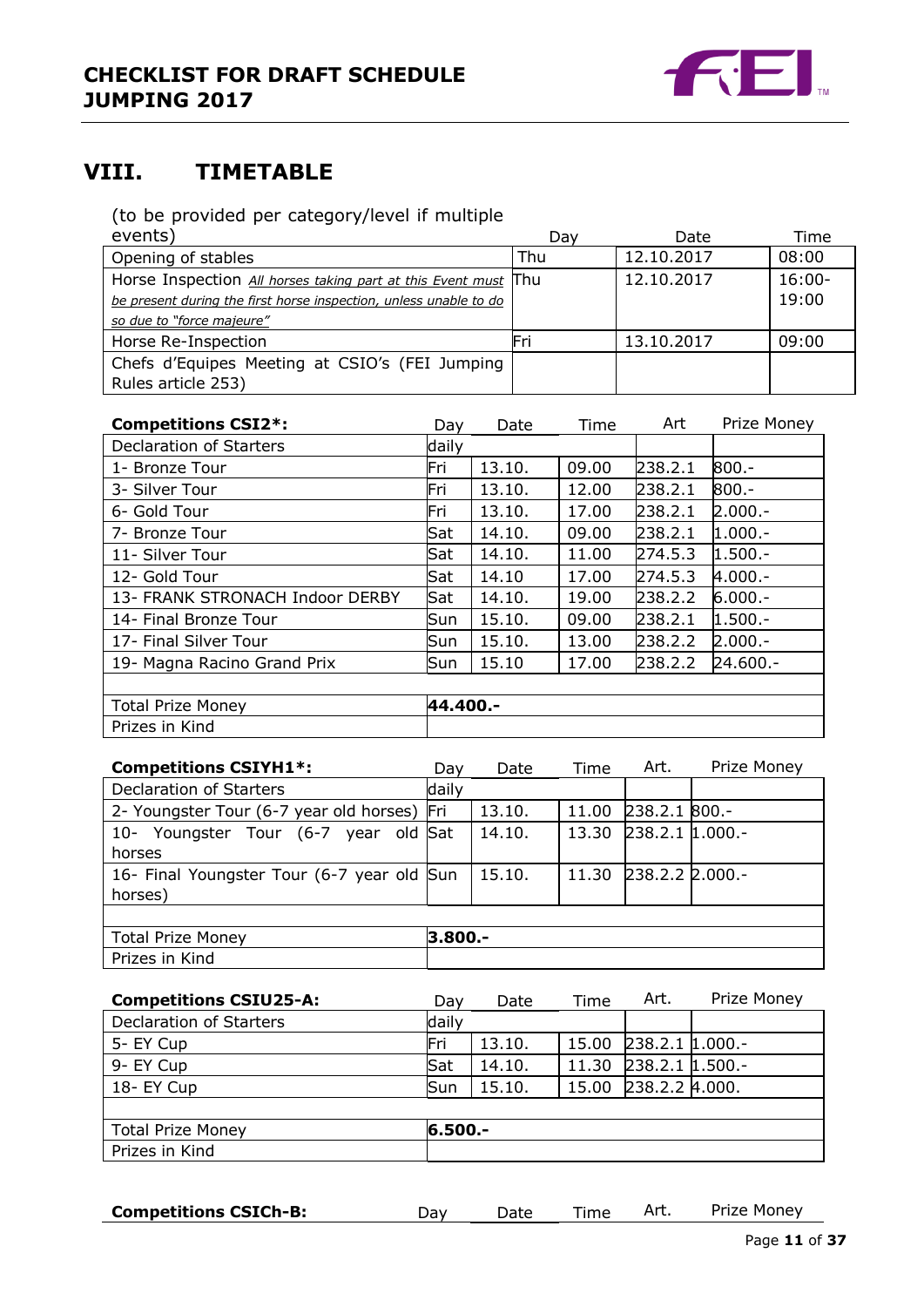# **CHECKLIST FOR DRAFT SCHEDULE JUMPING 2017**



| Declaration of Starters | daily          |        |       |                              |
|-------------------------|----------------|--------|-------|------------------------------|
| 4- Children Tour        | Fri            | 13.10. |       | 14.00 238.2.1 Prizes in kind |
| 8- Children Tour        | Sat            | 14.10. | 10.30 | 238.2.1 Prizes in kind       |
| 15- Final Children Tour | Sun            | 15.10. |       | 10.30 238.2.1 Prizes in kind |
|                         |                |        |       |                              |
|                         |                |        |       |                              |
| Prizes in Kind          | Prizes in kind |        |       |                              |

**Overall Prize Money:** 

**CSI2\* PRIZE MONEY: EUR 44.400,00**

**CSIU25-A EY CUP PRIZE MONEY: EUR 6.500,00**

**CSIYH1\* PRIZE MONEY: EUR 3.800,00**

**CSICh-B prizes in kind**

# **TOTAL PRIZE MONEY: EUR 54.700,00**

# **CSI2\***

| Competition No 1  | <b>Bronze Tour</b>                                   | $1,15 \; m$ | 800<br><b>EUR</b>      |
|-------------------|------------------------------------------------------|-------------|------------------------|
| Competition No 3  | Silver Tour                                          | $1,30 \; m$ | EUR 1.000              |
| Competition No 6  | Gold Tour                                            | $1,40 \; m$ | <b>EUR 2.000</b>       |
| Competition No 7  | <b>Bronze Tour</b>                                   | $1,15 \; m$ | EUR 1.000              |
| Competition No 11 | Silver Tour                                          | $1,30 \; m$ | EUR 1.500              |
| Competition No 12 | Gold Tour                                            | $1,45 \; m$ | EUR 4.000              |
|                   | Competition No 13 Frank Stronach Indoor Derby 1,35 m |             | EUR 6.000              |
| Competition No 14 | Final Bronze Tour                                    | $1,20 \; m$ | <b>EUR 1.500</b>       |
| Competition No 17 | <b>Final Silver Tour</b>                             | $1,35 \; m$ | <b>EUR 2.000</b>       |
| Competition No 19 | MAGNA RACINO Grand Prix                              | $1,45 \; m$ | <b>L.R.</b> EUR 24.600 |

# **CSIU25-A EY CUP**

| Competition No 5 EY CUP  | $1.35 \; \mathrm{m}$ | EUR 1.000 |
|--------------------------|----------------------|-----------|
| Competition No 9 EY CUP  | $1.40 \;{\rm m}$     | EUR 1.500 |
| Competition No 18 EY CUP | $1.45 \;{\rm m}$     | EUR 4.000 |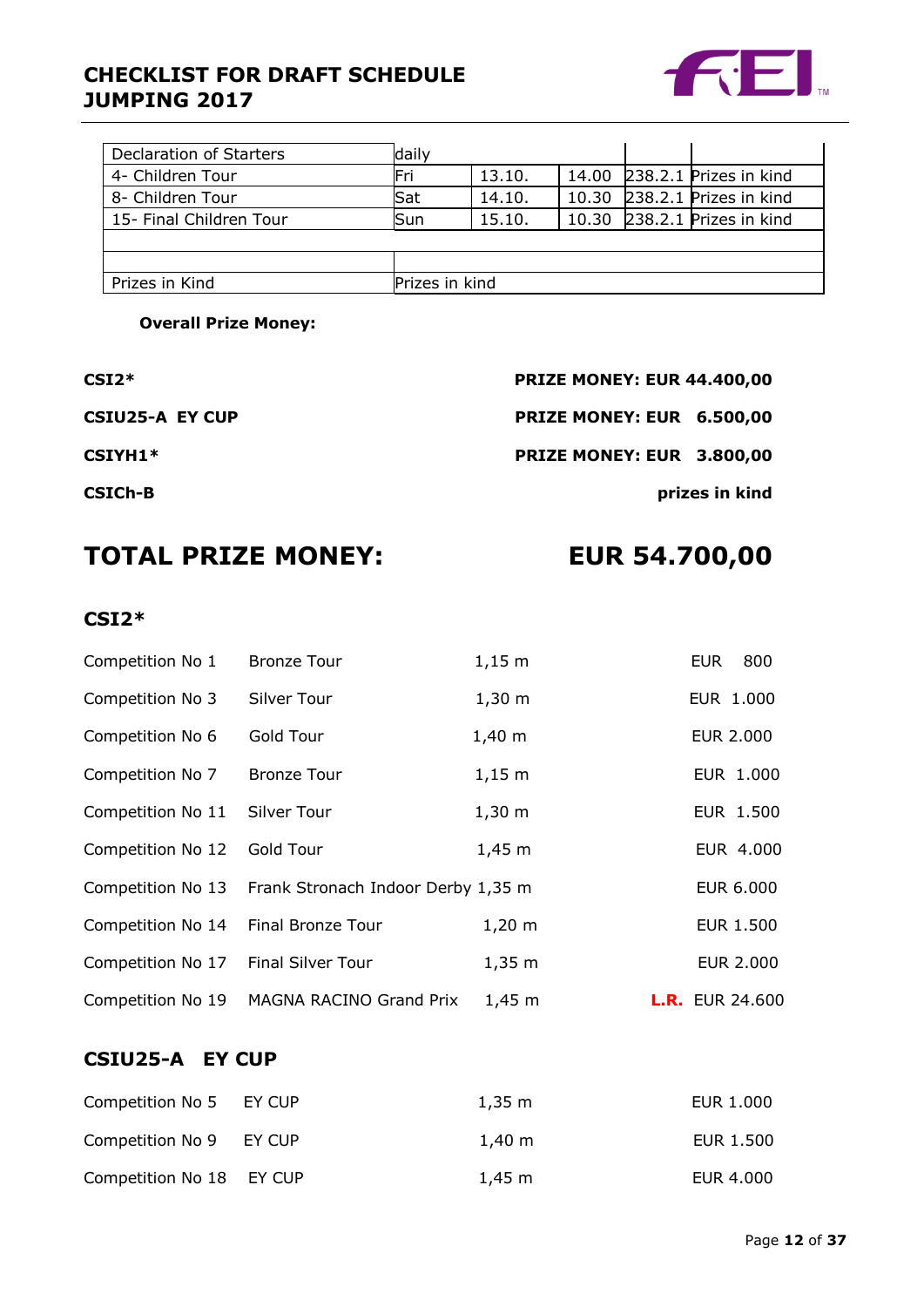

# **CSIYH1\* (6-7 year old horses)**

| Competition No 2                 | Youngster Tour | 1,20/1,30   | 800<br>EUR.    |
|----------------------------------|----------------|-------------|----------------|
| Competition No 10 Youngster Tour |                | 1,20/1,30   | EUR 1.000      |
| Competition No 16 Youngster Tour |                | 1,25/1,35   | EUR 2.000      |
| <b>CSICh-B</b>                   |                |             |                |
| Competition No 4                 | Children Tour  | $1,15 \; m$ | prizes in kind |

| <b>CUTTD CULTUIT TIO T</b> | <b>UITULET TUUL</b> | 1,1J III             | <b>PHASE IN URITY</b> |
|----------------------------|---------------------|----------------------|-----------------------|
| Competition No 8           | Children Tour       | $1.15 \; m$          | prizes in kind        |
| Competition No 15          | Final Children Tour | $1,20 \; \mathrm{m}$ | prizes in kind        |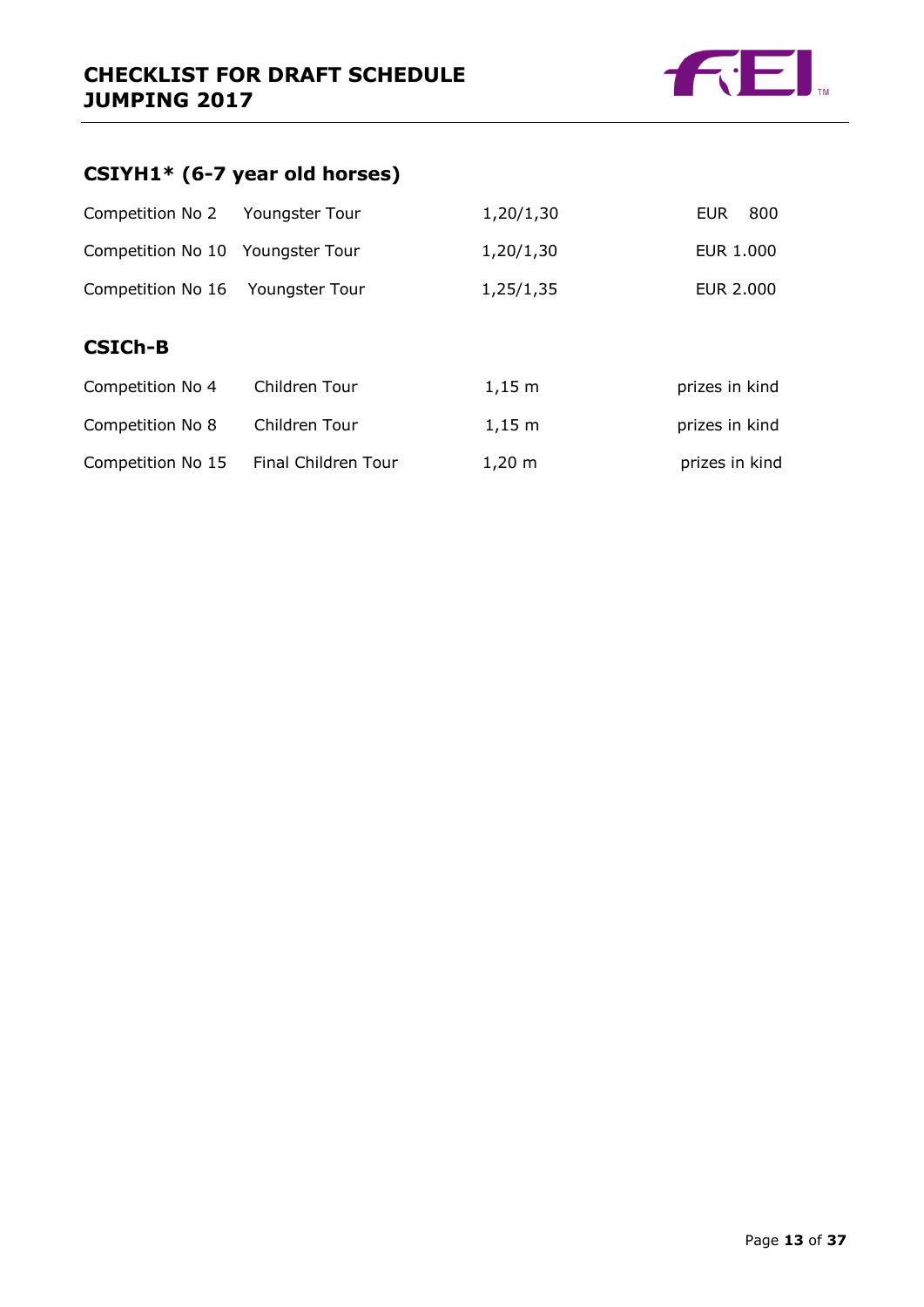

# **Applicable government tax to be deducted from Prize Money (see also p. 25): -20% GENERAL CLASSIFICATION AT THE END OF THE COMPETITIONS:**

Leading athlete award – (Prize description and value)<br>Best foreign athlete - (Prize description and value) Best foreign athlete - (Prize description and value)<br>Best home athlete - (Prize description and value) Best home athlete – (Prize description and value)<br>
Team awards – (Prize description and value)  $(P$ rize description and value)

# **PRIZE – CLASSIFICATION:**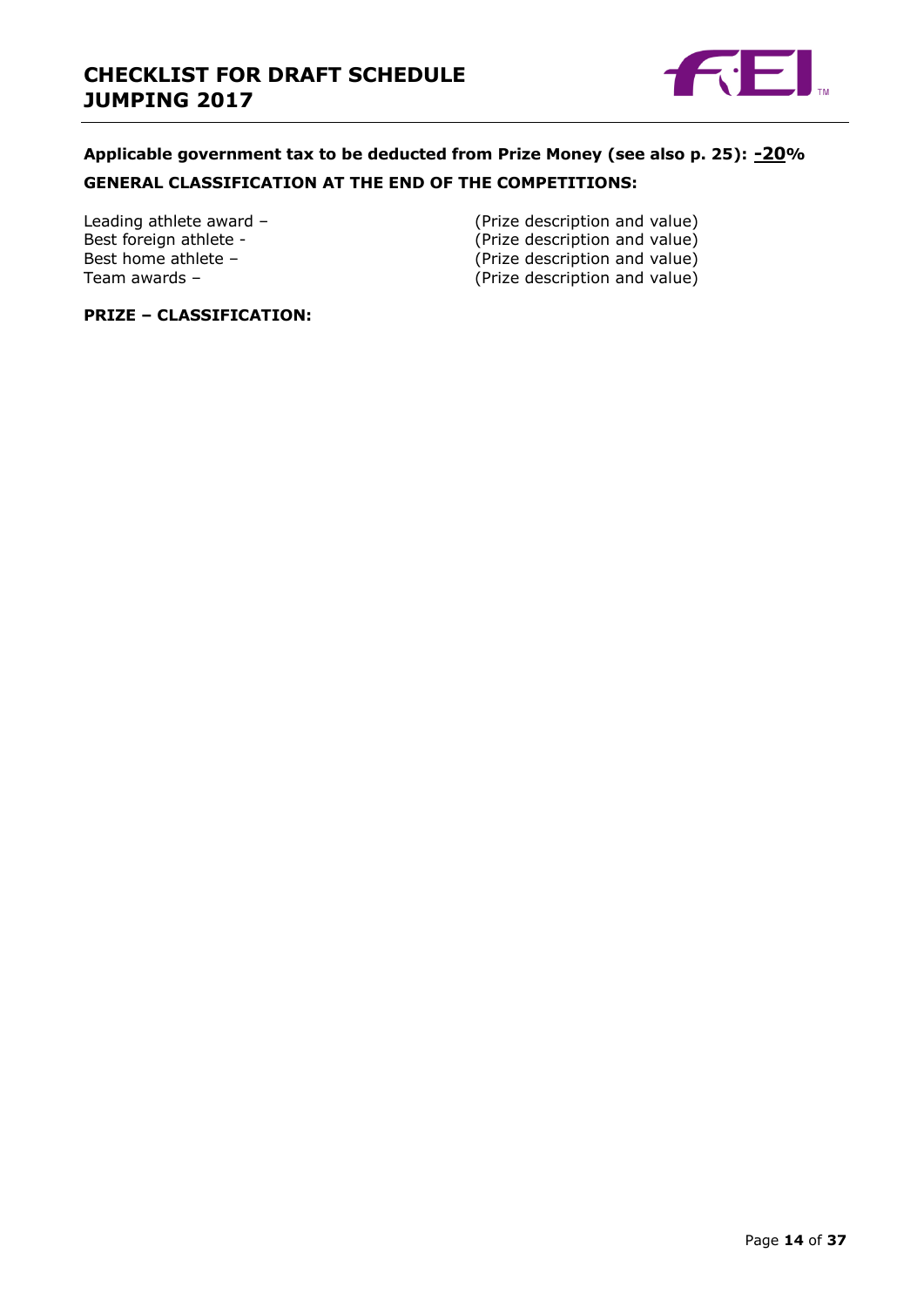<span id="page-14-0"></span>

# **FIRST DAY: Friday DATE: 13/10/2017**

# **COMPETITION No: 1** CSI2\* **Time:** 09.00h

# **BRONZE TOUR**

International jumping competition against the clock Acc. to Article: 238.2.1

Jump-off no Speed/Fixed time 350 m/min Obstacles height: max 1,15 m Number of horses per athlete 3 Number of Starters: 100\* (if more than 100 take part then, the competition must be divided and the equivalent amount of prize money must be provided.) Total prize money: EUR 800,00 Chart to be used:  $1 (25\% \text{ to winner}) x$ 2 (33% to winner)

Please specify prize money amount for each athlete placed  $13<sup>th</sup>$  and beyond:  $\epsilon$  20,00

\* \* \* \* \* \* \* \* \* \*

# **COMPETITION No: 2** CSIYH1\* **Time:** 11.00 h

# **YOUNGSTER TOUR** (6-7 year old horses)

International jumping competition against the clock Acc. to Article: 238.2.1

| Jump-off                                                       | no                                                                           |
|----------------------------------------------------------------|------------------------------------------------------------------------------|
| Speed/Fixed time                                               | 350 m/min                                                                    |
| Obstacles height:<br>max                                       | 1,20 m (6 years old) $/1,30$ m (7 years old)                                 |
| Number of horses per athlete                                   |                                                                              |
| Number of Starters:                                            | $100*$ (if more than 100 take part then, the                                 |
| provided.)                                                     | competition must be divided and the equivalent amount of prize money must be |
| Total prize money:                                             | € 800                                                                        |
| Chart to be used:                                              | $1(25%$ to winner)<br>$\mathsf{X}$                                           |
|                                                                | 2 (33% to winner)                                                            |
| Prize money for each athlete placed $13th$ and beyond: € 20,00 |                                                                              |

\* \* \* \* \* \* \* \* \* \*

# **COMPETITION No: 3** CSI2\* **Time:** 12.00h

# **SILVER TOUR**

International jumping competition against the clock Acc. to Article: 238.2.1

Jump-off no



Page **15** of **37**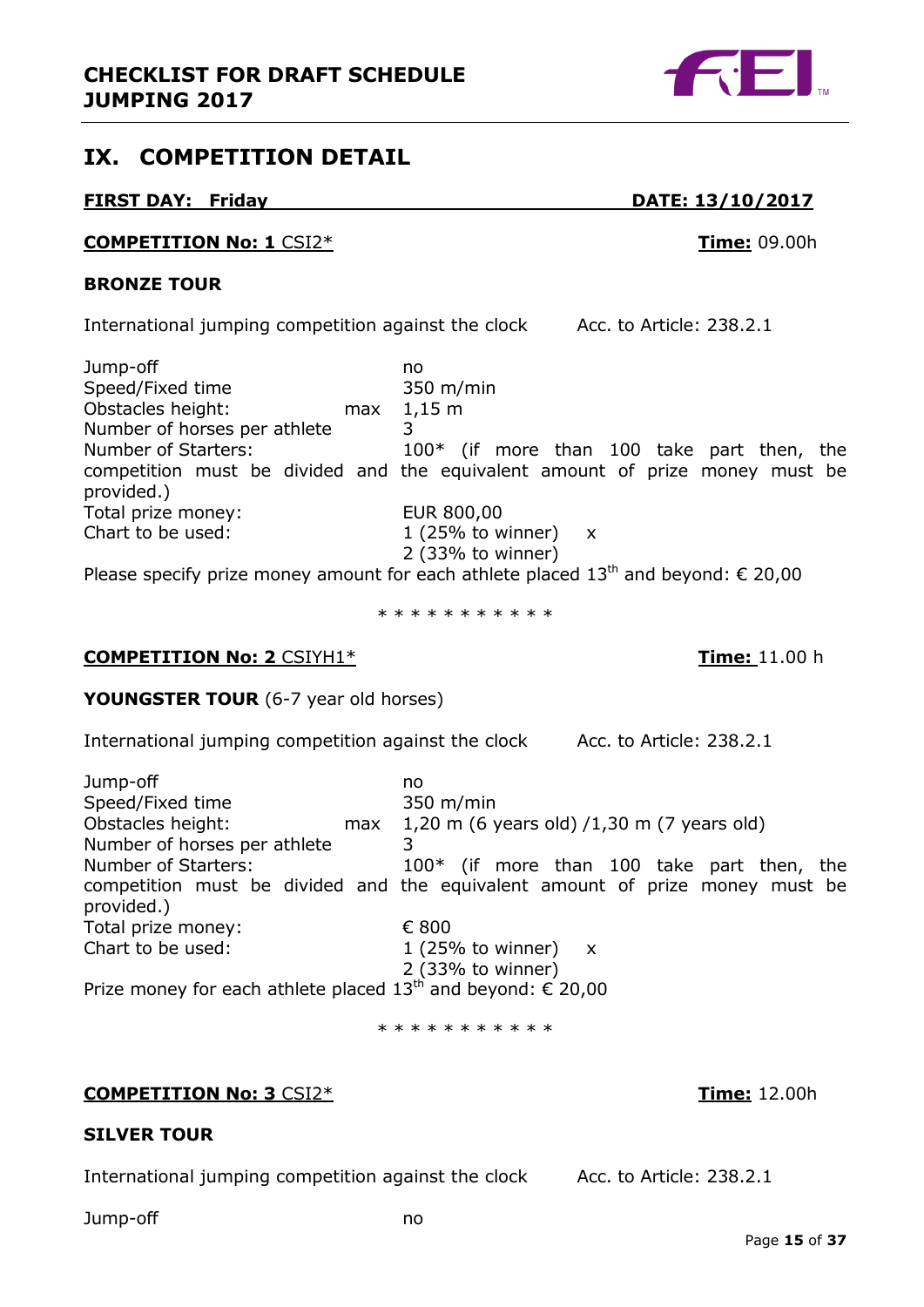# **CHECKLIST FOR DRAFT SCHEDULE JUMPING 2017**

| Speed/Fixed time                                               | $350 \; \mathrm{m/min}$                                                      |
|----------------------------------------------------------------|------------------------------------------------------------------------------|
| Obstacles height:<br>max                                       | $1,30 \; \text{m}$                                                           |
| Number of horses per athlete                                   |                                                                              |
| Number of Starters:                                            | $100*$ (if more than 100 take part then, the                                 |
|                                                                | competition must be divided and the equivalent amount of prize money must be |
| provided.)                                                     |                                                                              |
| Total prize money:                                             | EUR 1.000,00                                                                 |
| Chart to be used:                                              | 1 (25% to winner) $x$                                                        |
|                                                                | $2$ (33% to winner)                                                          |
| Prize money for each athlete placed $13th$ and beyond: € 25,00 |                                                                              |
|                                                                |                                                                              |

\* \* \* \* \* \* \* \* \* \* \*

# **COMPETITION No: 4** CSICH-B **Time:** 14.00h

# **CHILDREN TOUR**

International jumping competition against the clock Acc. to Article: 238.2.1

| Jump-off                     | no                                                                           |
|------------------------------|------------------------------------------------------------------------------|
| Speed/Fixed time             | $350 \; \text{m/min}$                                                        |
| Obstacles height:<br>max     | $1,15 \text{ m}$                                                             |
| Number of horses per athlete |                                                                              |
| Number of Starters:          | $100*$ (if more than 100 take part then, the                                 |
| provided.)                   | competition must be divided and the equivalent amount of prize money must be |
| Total prize money:           | prizes in kind                                                               |

\* \* \* \* \* \* \* \* \* \*

# **COMPETITION No: 5** CSIU25-A **Time:** 15.00h

# **EY CUP U25**

International jumping competition against the clock Acc. to Article: 238.2.1

Jump-off no Speed/Fixed time 350 m/min Obstacles height: max 1,35 m Number of horses per athlete 3 Number of Starters: 100\* (if more than 100 take part then, the competition must be divided and the equivalent amount of prize money must be provided.) Total prize money: EUR 1.000,00 Chart to be used:  $1 (25\% \text{ to winner}) x$ 2 (33% to winner) Prize money for each athlete placed  $13<sup>th</sup>$  and beyond:  $\epsilon$  25,00

\* \* \* \* \* \* \* \* \* \*

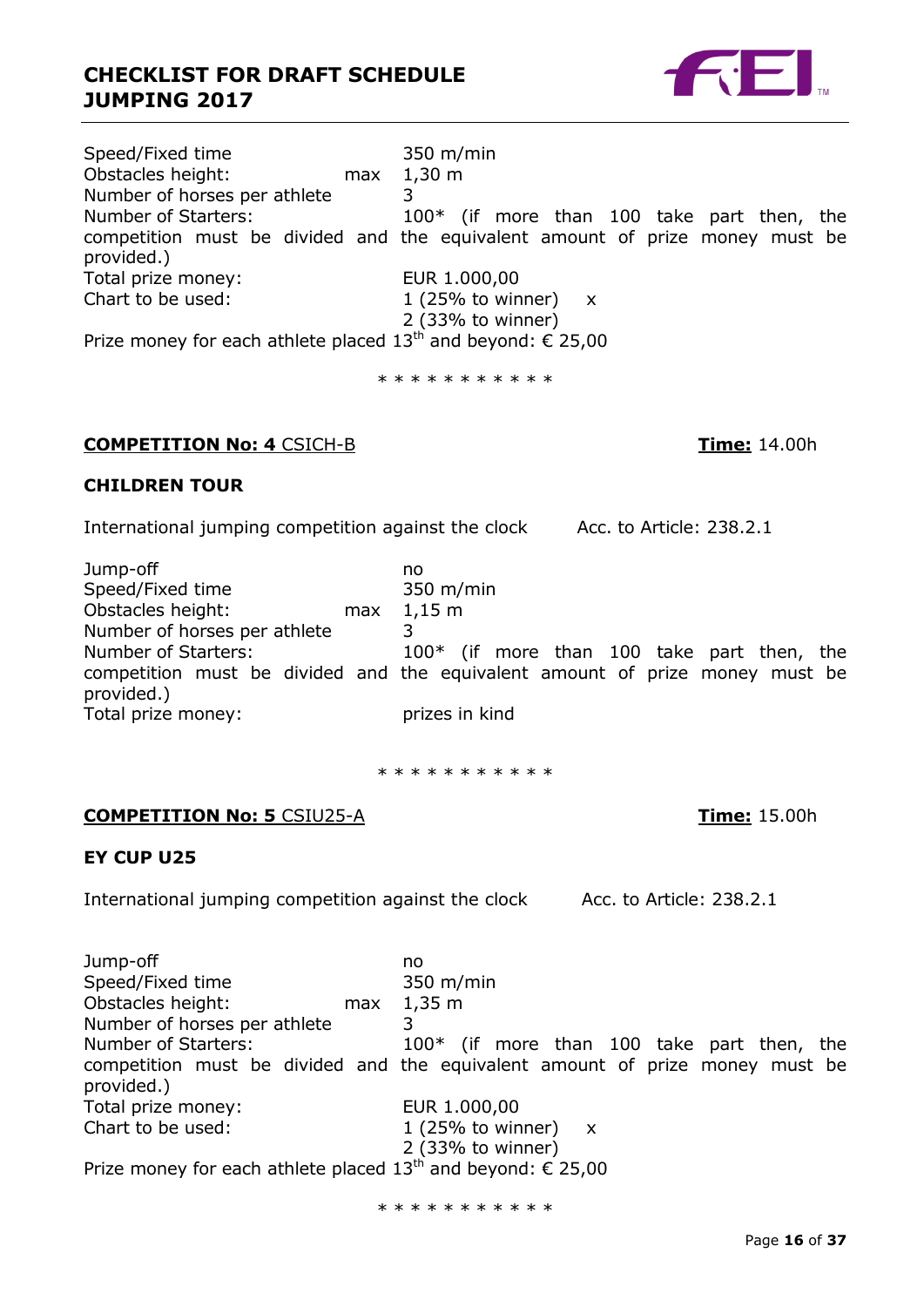# **COMPETITION No: 6** CSI2\* **Time:** 17.00h

# **GOLD TOUR**

International jumping competition against the clock Acc. to Article: 238.2.1

Jump-off no Speed/Fixed time 350 m/min Obstacles height: max 1,40 m Number of horses per athlete 3 Number of Starters: 100\* (if more than 100 take part then, the competition must be divided and the equivalent amount of prize money must be provided.) Total prize money: EUR 2.000,00 Chart to be used:  $1 (25\% \text{ to winner}) x$ 2 (33% to winner) Prize money for each athlete placed  $13^{\text{th}}$  and beyond:  $\epsilon$  40,00

\* \* \* \* \* \* \* \* \* \*

# **SECOND DAY : Saturday DATE : 14/10/2017**

**COMPETITION No: 7** CSI2\* **Time:** 09.00h

# **BRONZE TOUR**

International jumping competition against the clock Acc. to Article: 238.2.1

Jump-off no Speed/Fixed time 350 m/min Obstacles height: max 1,15 m Number of horses per athlete 3 Number of Starters: 100<sup>\*</sup> (if more than 100 take part then, the competition must be divided and the equivalent amount of prize money must be provided.) Total prize money: EUR 1.000,00 Chart to be used:  $1 (25\% \text{ to winner}) x$ 2 (33% to winner) Prize money for each athlete placed  $13^{th}$  and beyond:  $\epsilon$  20,00

\* \* \* \* \* \* \* \* \* \* \*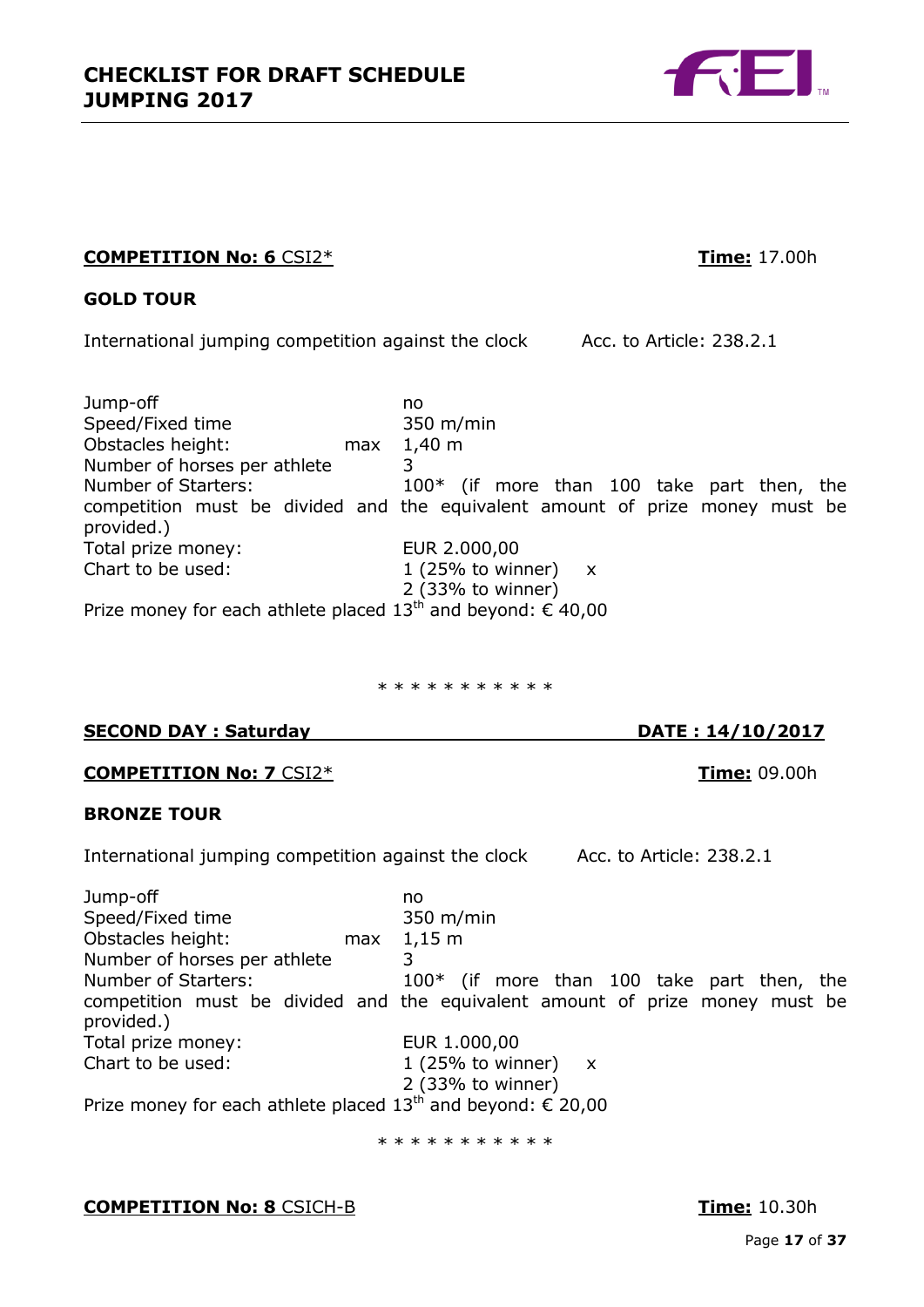# **CHILDREN TOUR**

International jumping competition against the clock Acc. to Article: 238.2.1 Jump-off no Speed/Fixed time 350 m/min Obstacles height: max 1,15 m Number of horses per athlete 3 Number of Starters: 100<sup>\*</sup> (if more than 100 take part then, the competition must be divided and the equivalent amount of prize money must be provided.) Total prize money: prizes in kind \* \* \* \* \* \* \* \* \* \* **COMPETITION No: 9** CSIU25-A **Time:** 11.30h **EY CUP U25** International jumping competition against the clock Acc. to Article: 238.2.1 Jump-off no 1 (25% to winner)  $x$ 2 (33% to winner) Prize money for each athlete placed  $13^{th}$  and beyond:  $\epsilon$  30,00 \* \* \* \* \* \* \* \* \* \* **COMPETITION No: 10** CSIYH1\* **Time:** 13.30 h **YOUNGSTER TOUR** (6-7 year old horses), International jumping competition against the clock Acc. to Article: 238.2.1 Jump-off no Speed/Fixed time 350 m/min<br>
0bstacles height: max 1,20 m (6 \) max  $1,20$  m (6 years old)/1,30 m (7 years old)

Number of horses per athlete 3 Number of Starters: 100<sup>\*</sup> (if more than 100 take part then, the competition must be divided and the equivalent amount of prize money must be provided.) Total prize money: € 1.000

Speed/Fixed time 350 m/min Obstacles height: max 1,40 m Number of horses per athlete 3 Number of Starters: 100<sup>\*</sup> (if more than 100 take part then, the competition must be divided and the equivalent amount of prize money must be provided.) Total prize money:<br>
Chart to be used:<br>
1 (25% to wir

Chart to be used:  $1 (25\% \text{ to winner}) x$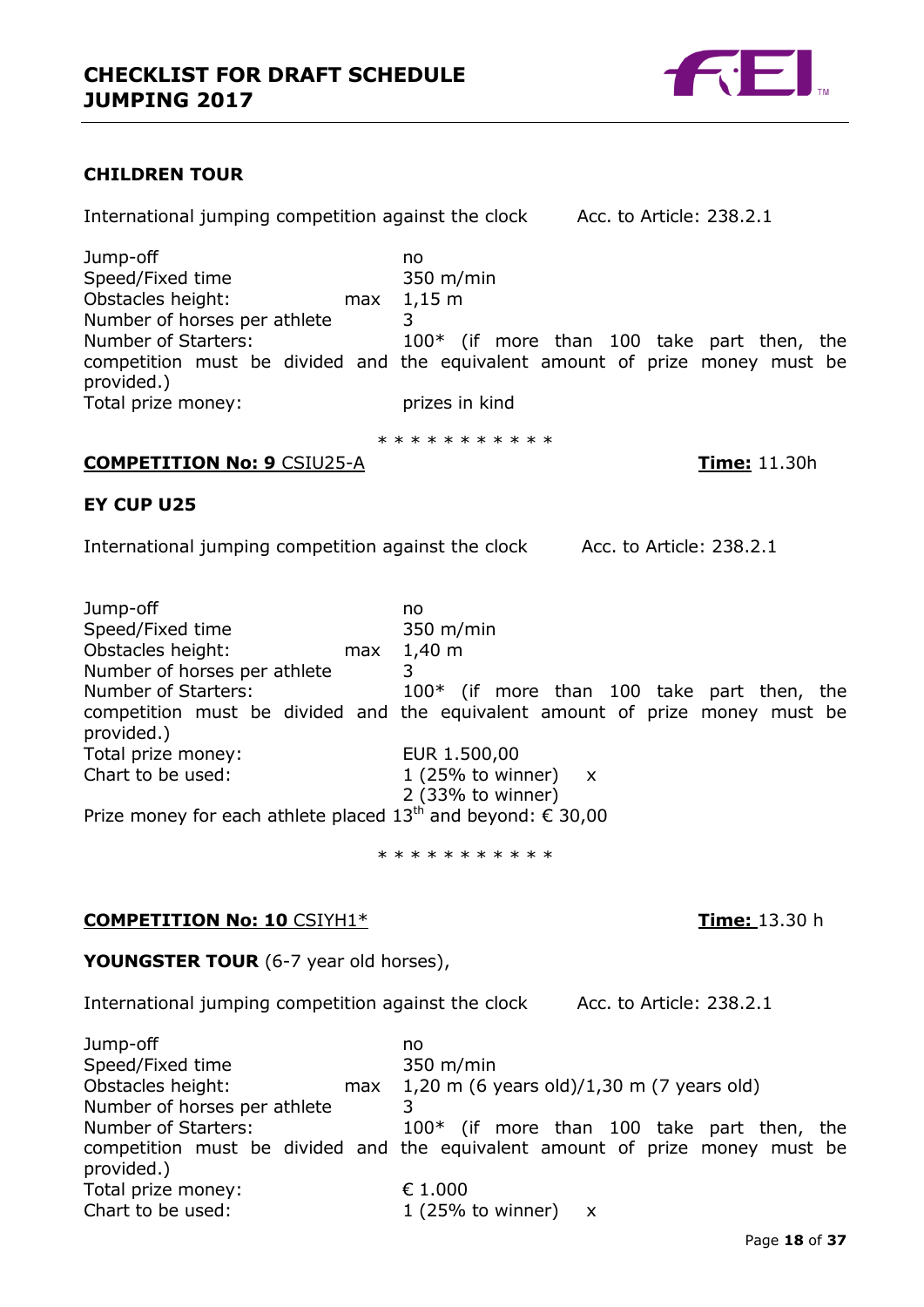

2 (33% to winner) Prize money amount for each athlete placed  $13^{th}$  and beyond:  $\epsilon$  20,00

#### \* \* \* \* \* \* \* \* \* \* \*

# **COMPETITION No: 11** CSI2\* **Time:** 15.00h

# **SILVER TOUR**

International jumping competition in two phases, both against the clock Acc. to Article: 274.5.3

Jump-off no Speed/Fixed time 350 m/min Obstacles height: max 1,30 m Number of horses per athlete 3 Number of Starters: 100<sup>\*</sup> (if more than 100 take part then, the competition must be divided and the equivalent amount of prize money must be provided.) Total prize money: EUR 1.500,00 Chart to be used:  $1 (25\% \text{ to winner}) x$ 2 (33% to winner) Prize money amount for each athlete placed  $13^{th}$  and beyond:  $\epsilon$  30,00

\* \* \* \* \* \* \* \* \* \*

# **COMPETITION No: 12** CSI2\* **Time:** 17.00h

# **GOLD TOUR**

International jumping competition in 2 phases, both against the clock Acc. to Article: 274.5.3

Jump-off no Speed/Fixed time 350 m/min Obstacles height: max 1,45 m Number of horses per athlete 3 Number of Starters: 100<sup>\*</sup> (if more than 100 take part then, the competition must be divided and the equivalent amount of prize money must be provided.) Total prize money: EUR 4.000,00 Chart to be used:  $1 (25\% \text{ to winner}) x$ 2 (33% to winner) Prize money amount for each athlete placed  $13^{th}$  and beyond:  $\epsilon$  80,00

\* \* \* \* \* \* \* \* \* \* \*

# **COMPETITION No: 13** CSI2\* **Time:** 19.00h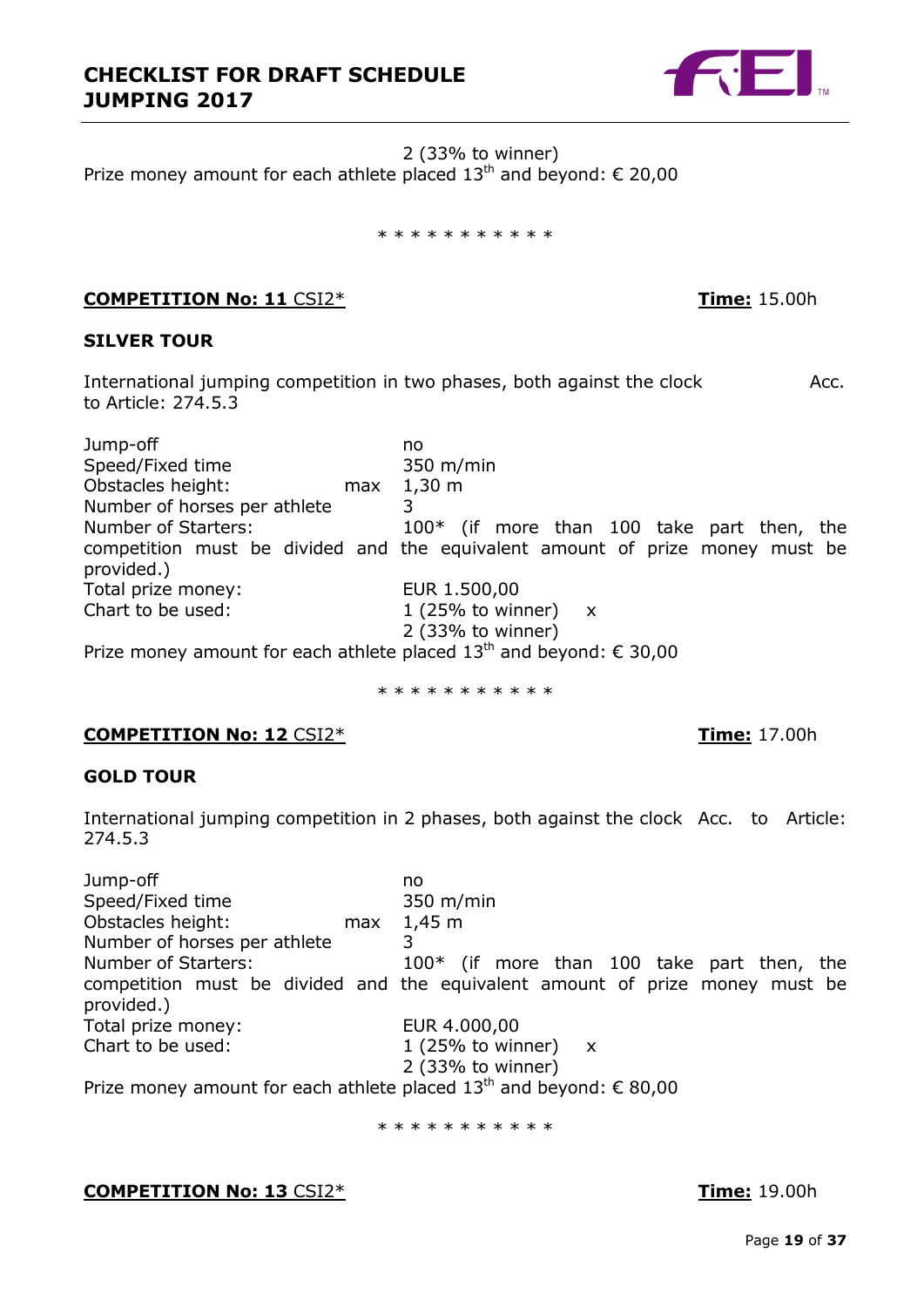

# **FRANK STRONACH INDOOR DERBY**

International jumping competition with jump off Acc. to Article: 238.2.2

Jump-off yes Speed/Fixed time 350 m/min Obstacles height: max 1,35 m Number of horses per athlete 1 Number of Starters: 48 Total prize money: **EUR 6.000,00** Chart to be used:  $1 (25\% \text{ to winner}) x$ 2 (33% to winner) Prize money for each athlete placed  $13<sup>th</sup>$  and beyond:  $\epsilon$  100,00

Qualification:

Qualified for the Frank Stronach Indoor Derby are the best 24 rider-horse combinations of competition **No. 3 (Silver Tour)** and the best 24 rider- horse combination of competition **No. 6 (Gold Tour).** If a rider dispense, the next rider move up. If a rider is qualified in both qualifying competitions, he is able to choose one of the qualified horses. The starting order will be established, according to a random computer draw.

# **THIRD DAY : Sunday DATE: 15/10/2017**

# **COMPETITION No: 14** CSI2\* **Time:** 09.00h

# **FINAL BRONZE TOUR**

International jumping competition against the clock Acc. to Article: 238.2.1

| Jump-off                                                       | no                                                                           |
|----------------------------------------------------------------|------------------------------------------------------------------------------|
| Speed/Fixed time                                               | 350 m/min                                                                    |
| Obstacles height:<br>max                                       | $1,20 \; \text{m}$                                                           |
| Number of horses per athlete                                   |                                                                              |
| Number of Starters:                                            | $100*$ (if more than 100 take part then, the                                 |
| provided.)                                                     | competition must be divided and the equivalent amount of prize money must be |
| Total prize money:                                             | EUR 1.500,00                                                                 |
| Chart to be used:                                              | 1 (25% to winner) $x$                                                        |
|                                                                | 2 (33% to winner)                                                            |
| Prize money for each athlete placed $13th$ and beyond: € 30,00 |                                                                              |

\* \* \* \* \* \* \* \* \* \*

# **COMPETITION No: 15** CSICH-B **Time:** 10.30h

# **CHILDREN TOUR**

International jumping competition against the clock Acc. to Article: 238.2.1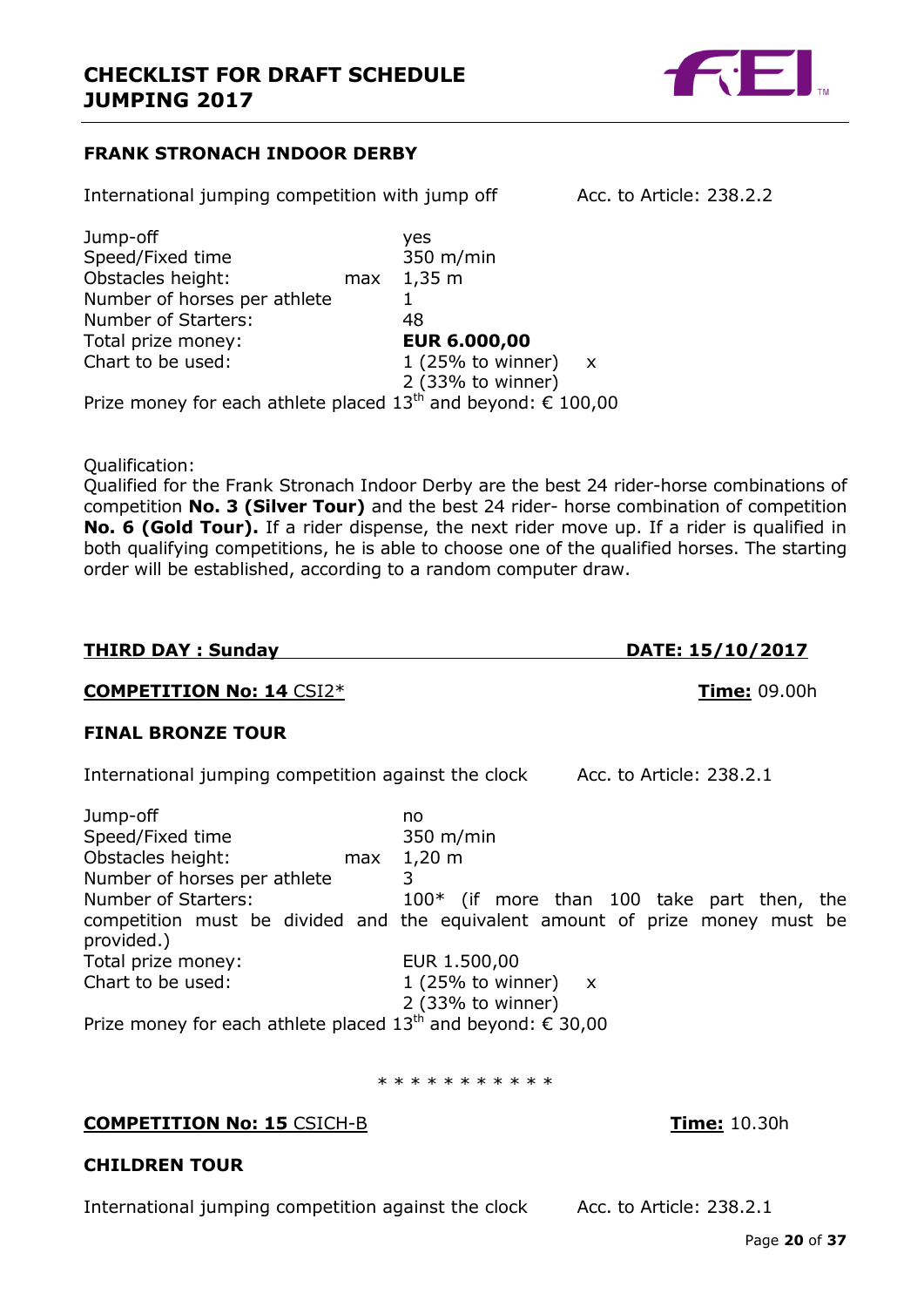

Jump-off no Speed/Fixed time 350 m/min Obstacles height: max 1,20 m Number of horses per athlete 2 Number of Starters: 100 \* (if more than 100 take part then, the competition must be divided and the equivalent amount of prize money must be provided.) Total prize money: Total prizes in kind

\* \* \* \* \* \* \* \* \* \*

# **COMPETITION No: 16** CSIYH1\* **Time:** 11.30 h

**FINAL YOUNGSTER TOUR** (6-7 year old horses),

International jumping competition with jump off Acc. to Article: 238.2.2

Jump-off yes Speed/Fixed time 350 m/min<br>Obstacles height: max 1,25 m (6 \;<br>Number of bossess max  $1,25$  m (6 years old)/1,35 m (7 years old) Number of horses per athlete 3 Number of Starters: 100<sup>\*</sup> (if more than 100 take part then, the competition must be divided and the equivalent amount of prize money must be provided.) Total prize money: **€ 2.000** Chart to be used:  $1 (25\% \text{ to winner}) x$ 2 (33% to winner) Prize money for each athlete placed  $13^{th}$  and beyond:  $\epsilon$  40,00

\* \* \* \* \* \* \* \* \* \*

# **COMPETITION No: 17** CSI2\* **Time:** 13.00h

# **FINAL SILVER TOUR**

International jumping competition with jump off Acc. to Article: 238.2.2

Jump-off yes Speed/Fixed time 350 m/min Obstacles height: max 1,35 m Number of horses per athlete 3 Number of Starters: 100<sup>\*</sup> (if more than 100 take part then, the competition must be divided and the equivalent amount of prize money must be provided.) Total prize money: EUR 2.000,00 Chart to be used:  $1 (25\% \text{ to winner}) x$ 2 (33% to winner) Prize money for each athlete placed  $13^{th}$  and beyond:  $\epsilon$  40,00

\* \* \* \* \* \* \* \* \* \*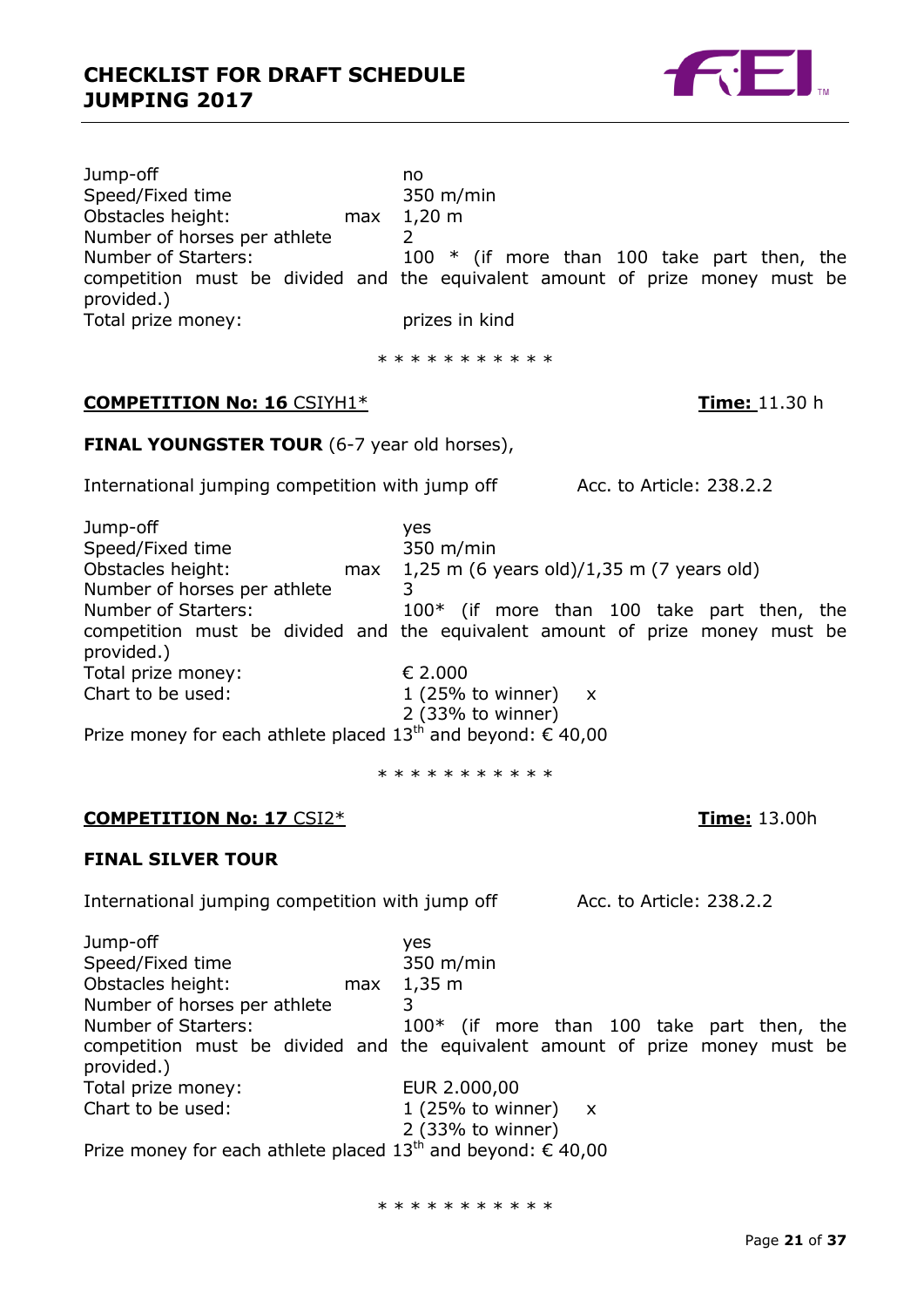# **COMPETITION No: 18** CSIU25-A **Time:** 15.00h

# **EY CUP U25**

International jumping competition with jump off Acc. to Article: 238.2.2

Jump-off yes Speed/Fixed time 350 m/min Obstacles height: max 1,45 m Number of horses per athlete 3 Number of Starters: 100<sup>\*</sup> (if more than 100 take part then, the competition must be divided and the equivalent amount of prize money must be provided.) Total prize money: EUR 4.000,00 Chart to be used:  $1 (25\% \text{ to winner}) x$ 2 (33% to winner)

Prize money for each athlete placed  $13^{th}$  and beyond:  $\epsilon$  60,00

\* \* \* \* \* \* \* \* \* \*

# **COMPETITION No: 19** CSI2\* **Time:** 17.00h

# **MAGNA RACINO GRAND PRIX**

International jumping competition with jump off Acc. to Article: 238.2.2

| Jump-off                     |     | yes                   |  |
|------------------------------|-----|-----------------------|--|
| Speed/Fixed time             |     | 350 m/min             |  |
| Obstacles height:            | max | 1,45 m                |  |
| Number of horses per athlete |     |                       |  |
| Number of Starters:          |     | 48                    |  |
| Total prize money:           |     | EUR 24.600,00         |  |
| Chart to be used:            |     | 1 (25% to winner) $x$ |  |
|                              |     | 2 (33% to winner)     |  |

Prize money for each athlete placed  $13^{th}$  and beyond:  $\epsilon$  250,00

Valid for the **FEI LONGINES** Ranking List

Qualifications:

Qualified for the MAGNA RACINO Grand Prix are the best riders of competition **No. 6 and No. 12** with one horse of their choice, until the quota of 48 is reached (including prequalified riders). But the horse must have completed one FEI competition during the show to be eligible to compete. The starting order will be established, according to the reverse order of the provisional standings.

Qualification system-points for each competition:

Reversed sum of place numbers. Riders eliminated, having retired or not having started will receive no points. In case of equality of points on the last place, the rider with the better result in competition NO. 12 is qualified.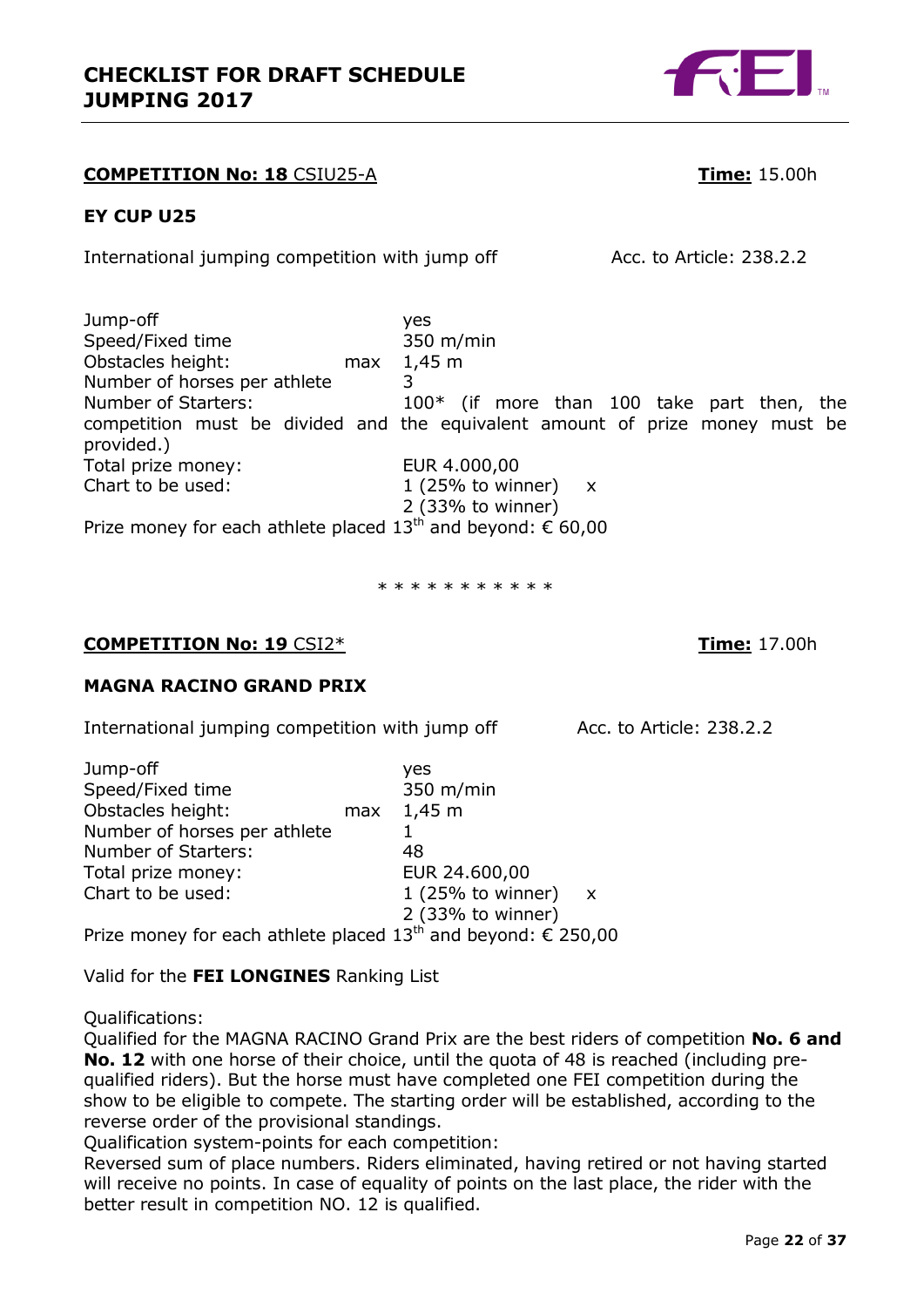

The following Athletes (not Athlete/Horse combinations) are automatically qualified for the Grand Prix at CSI Events, if present:

261.4.2.1 The winner of that Event's Grand Prix the previous year;

261.4.2.2 The current National Champion of the host country;

261.4.2.3 The individual medal winners of the last Olympic and Pan-American Games, the last FEI World and FEI Continental Championships and the winner of the 2016 FEI World Cup™ Final.

All athletes qualified for the Grand Prix, including those automatically qualified must complete, with their Grand Prix horse, the initial round of at least one competition prior to the Grand Prix.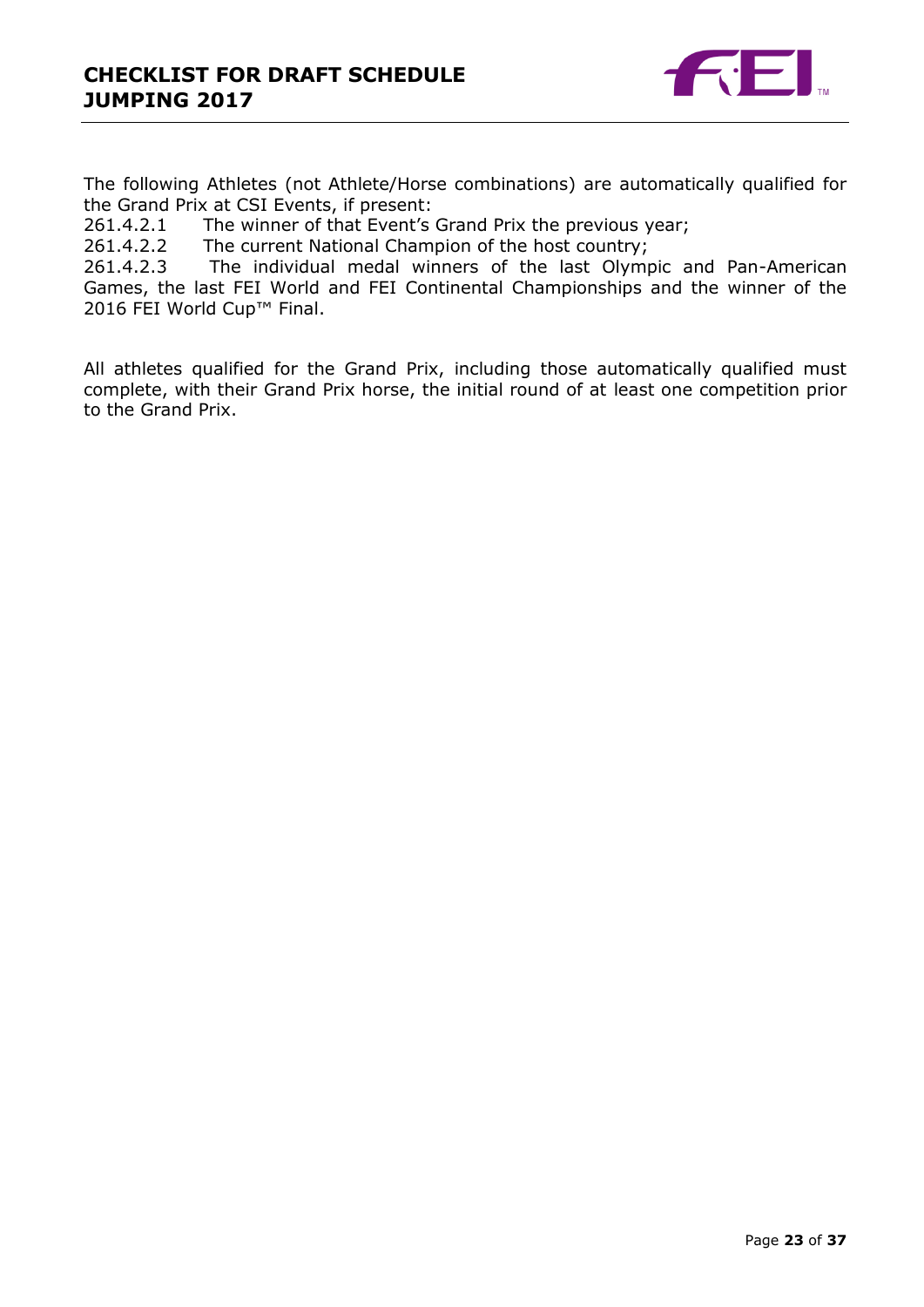

# <span id="page-23-0"></span>**X. FACILITIES OFFERED**

### <span id="page-23-1"></span>**1. ATHLETES**

### **Accommodation**

| Infos: www. Magnaracino.at/hotels-unterkuenfte.html          |  |
|--------------------------------------------------------------|--|
| At the expense of: The Organiser $\Box$ or Athletes $x \Box$ |  |
|                                                              |  |

# **Meals**

At the expense of: The Organiser  $\Box$  or Athletes  $x\Box$ 

#### <span id="page-23-2"></span>**2. GROOMS**

### **Accommodation.**

| Requests for accommodation must be sent with entries.  |              |      |    |
|--------------------------------------------------------|--------------|------|----|
| Accommodation will be at the cost of: Organiser $\Box$ | Athletes $x$ | from | to |

### **Meals.**

.

| At the expense of:  | The Organiser $\Box$ or Athletes $x\Box$ |         |
|---------------------|------------------------------------------|---------|
| Meals provided from | to.                                      | . Where |

**NB**: If applicable, Organiser must provide proper sanitary conditions. The showering facilities should be sufficient for both male and female grooms with hot and cold water. Shower facilities as well as restrooms should at all times be in a state of cleanliness.

# <span id="page-23-3"></span>**XI. LOGISTICAL/ADMINISTRATIVE/TECHNICAL INFORMATION**

### <span id="page-23-4"></span>**1. DRAW**

List of Draws:

At our showoffice and HP

Time, date and location:

# <span id="page-23-5"></span>**2. COMPETITION ARENA(S)**

Dimensions: 32m x 70m Type of Footing: Sand/ Fleece (Riso Horse System)

### <span id="page-23-6"></span>**3. PRACTICE ARENA(S)**

| Dimensions:      | $25m \times 70m$                 |
|------------------|----------------------------------|
| Type of Footing: | Sand/ Fleece (Riso Horse System) |

Riders must have the possibility to exercise their horses in an exercise area under a Steward's supervision at least 30 minutes per day outside of the competition warm-up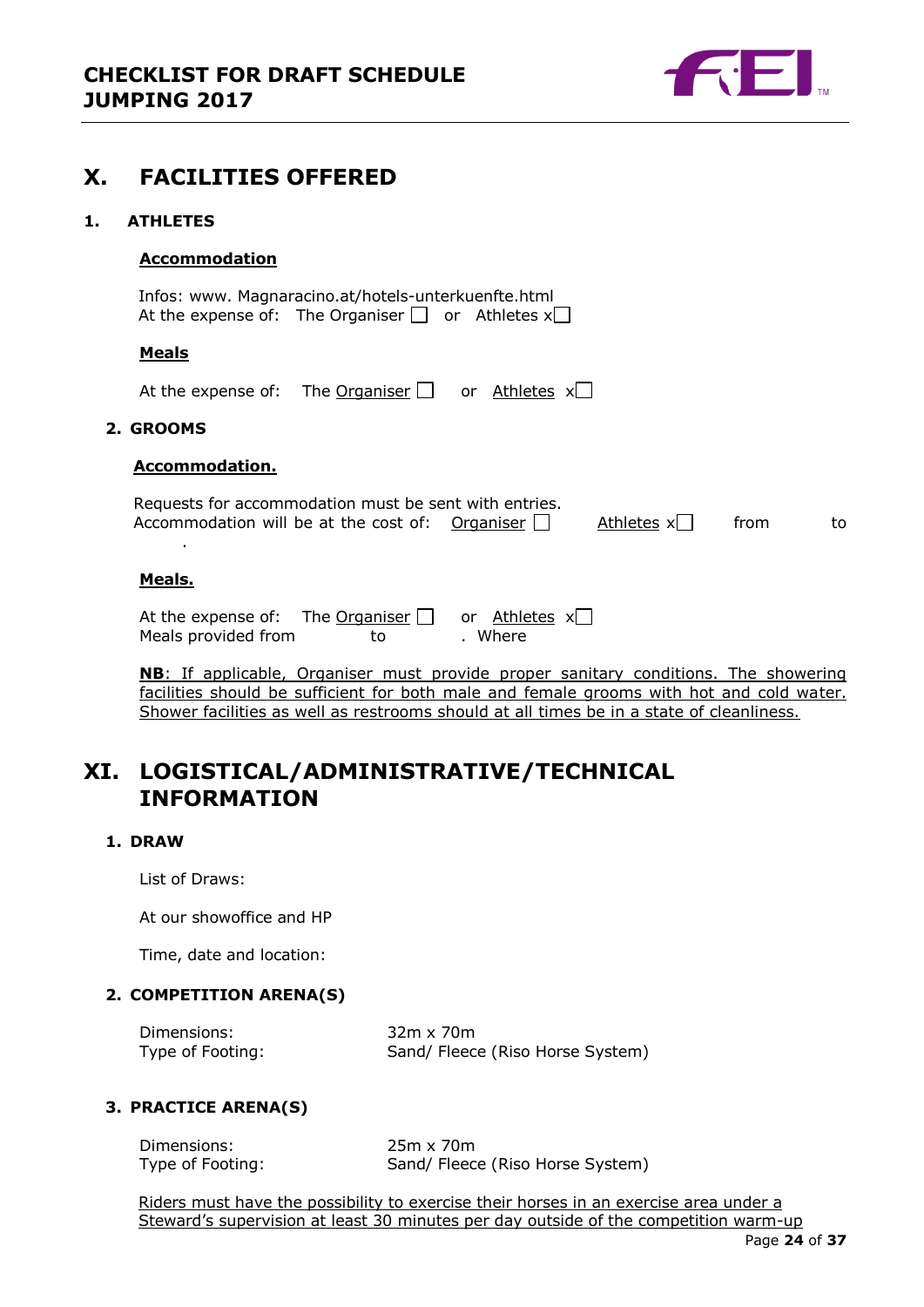

period. Details of opening times of exercise areas must be included in the timetable.

#### <span id="page-24-0"></span>**4. STABLES**

Size of boxes 3,5 m x 4,0 m

450 permanent stables with self-watering

### <span id="page-24-1"></span>**5. SAFETY CUPS**

Name of Manufacturer: CARO,32257 Bünde;Germany

#### <span id="page-24-2"></span>**6. TIMING DEVICE**

| Name of Manufacturer: | Tag Heuer  |
|-----------------------|------------|
| Model:                | HL 440     |
| FEI Report number:    | 220010042A |

#### <span id="page-24-3"></span>**7. SCORING/TIMING PROVIDER**

| Name of the company: | WECH turnier&eventservice GmbH |
|----------------------|--------------------------------|
| Name contact person: | Christian Weghofer             |
| Contact email:       | office@wechevents.at           |

The FEI may require to be provided with real time results data feed of your events according to FEI requirements; in this case you and your provider will be informed accordingly.

### <span id="page-24-4"></span>**8. PRIZE GIVING CEREMONY**

The owner of the winning horse/pony must be invited to the prize giving ceremony for the Grand Prix, if present at the event.

The number of athletes required to present themselves for the prize-giving ceremony of each competition is 8.

### <span id="page-24-5"></span>**9. ADVERTISING ON ATHLETES AND HORSES**

At CSI events, and all competitions except for the Nations Cup, athletes are authorised to carry the logo of their personal sponsor in accordance with the articles 256.3 and 257.3 of the FEI Jumping Rules.

The Chief Steward will check that the advertising on athletes and horses complies with these Articles.

### <span id="page-24-6"></span>**10.TICKETING**

Are you selling tickets for spectators to attend your event: Yes  $\Box$  No x $\Box$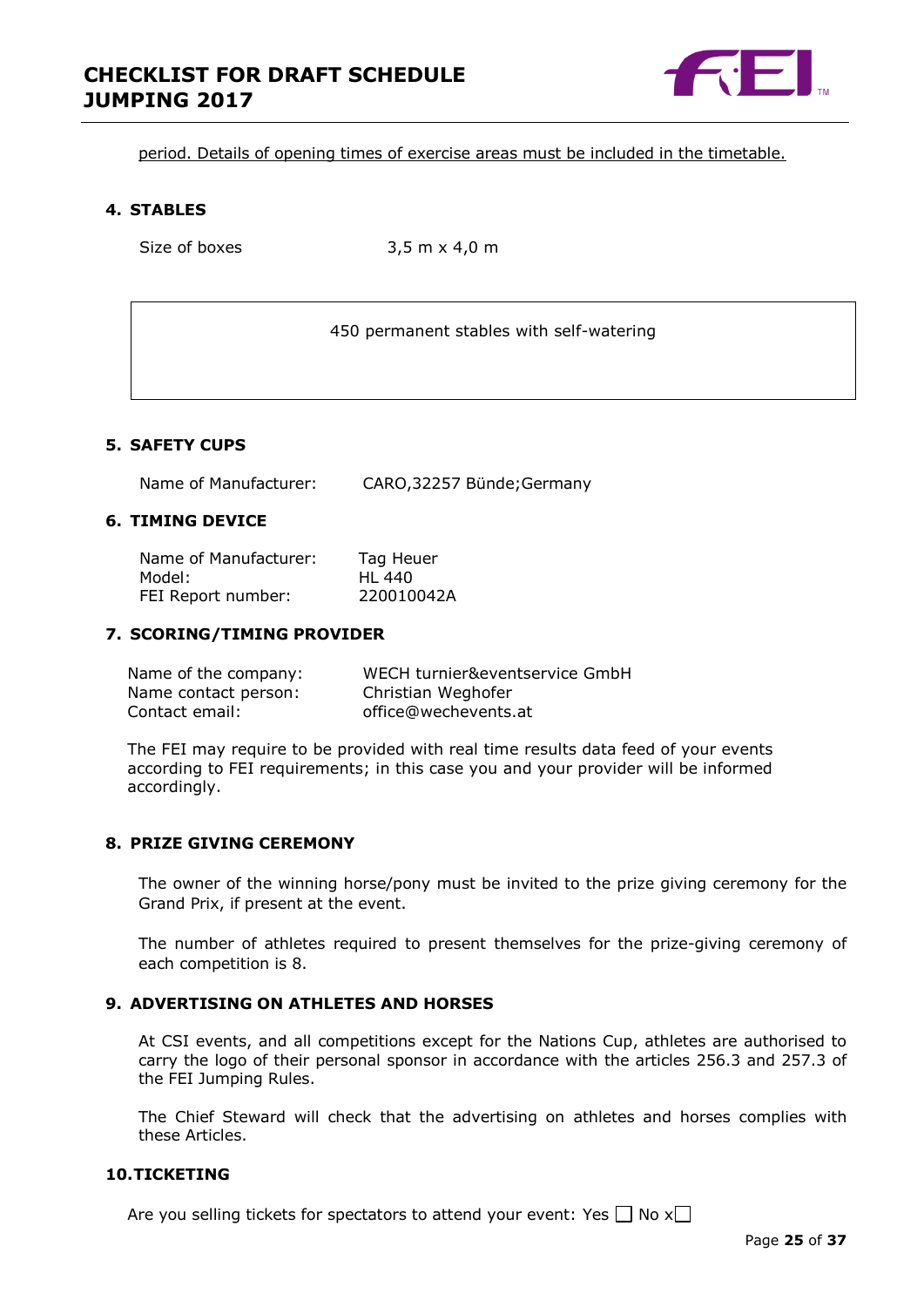

### <span id="page-25-0"></span>**11.BETTING**

Betting will be authorised by the Organiser: Yes  $\Box$  No x $\Box$ 

### <span id="page-25-1"></span>**12.TRANSPORT REIMBURSMENT HORSES / PONIES**

Transport expenses to be paid by: The Organiser  $\Box$  at per km. The Athlete  $x$ 

# <span id="page-25-2"></span>**13.WELCOME**

The time and date of arrival of athletes, horses and their means of transport must be given to the Organiser in order to facilitate their arrival.

#### <span id="page-25-3"></span>**14.LOCAL TRANSPORTATION - ARRANGEMENTS FROM HOTEL TO SHOWGROUNDS**

Public Transport  $\Box$  to be paid by the Organiser  $\Box$  / the Athlete x $\Box$ If paid by Athlete approximate cost per round trip: Other:

#### <span id="page-25-4"></span>**15.ENTRY RIGHT TO SHOWGROUNDS/ACCREDITED PERSONS**

Entry right to the stable area according to FEI Veterinary Regulations Art. 1023 VI.

NUMBER OF ACCREDITED PERSONS:

| Athlete:     |                                                       |
|--------------|-------------------------------------------------------|
| Partner:     |                                                       |
| Groom:       |                                                       |
| Horse Owner: | two (2) accreditations per horse acc. to FEI-Passport |

### <span id="page-25-5"></span>**16. SUSTAINABILITY**

"Please consider the environment when organising an FEI Event. Please find useful information on FEI Sustainability here:" [http://inside.fei.org/fei/your](http://inside.fei.org/fei/your-role/organisers/handbook)[role/organisers/handbook](http://inside.fei.org/fei/your-role/organisers/handbook)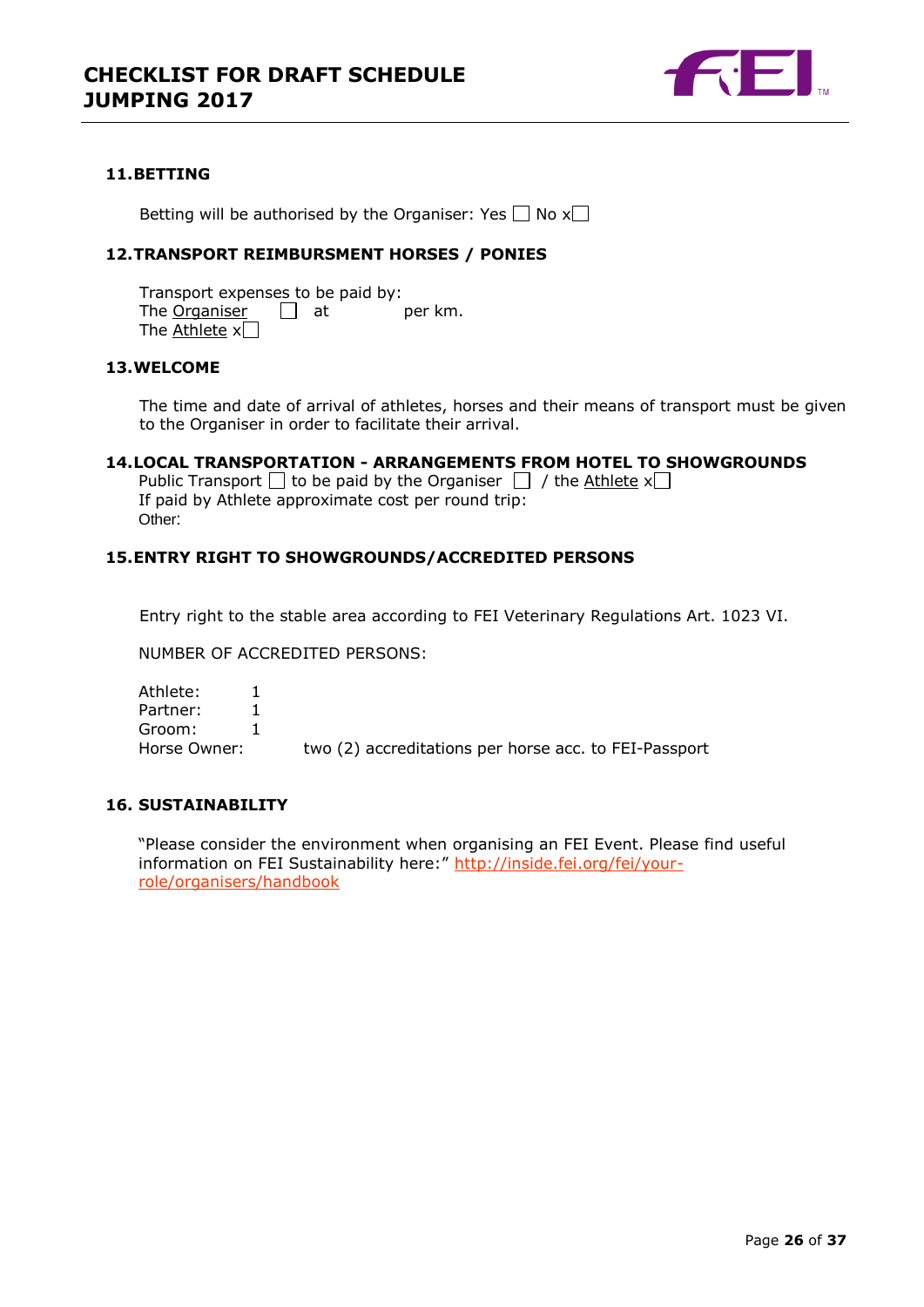

# <span id="page-26-0"></span>**XII. VETERINARY MATTERS**

### <span id="page-26-1"></span>**1. CUSTOMS FORMALITIES**

Contact details for Customs Formalities:

| Name:                                          | BTG Spedition und Logistik GmbH                                |
|------------------------------------------------|----------------------------------------------------------------|
| Address:                                       | IZ NÖ Süd, Strasse 14, Objekt 32; A-2355 Wiener Neudorf        |
| Telephone:<br>Fax:<br>Email:<br>Opening hours: | +43 2236 62 555 115<br>+43 2236 62555915<br>eva.galbavy@btg.at |

Space for organiser to include details if necessary

### <span id="page-26-2"></span>**2. HEALTH REQUIREMENTS**

### **GENERAL**

In accordance with the FEI Code of Conduct for the Welfare of the Horse it is imperative that all Horses at FEI Events are physically fit and free from infectious disease before being allowed to compete.

# **ENTRY OF HORSES**

Required health tests and vaccinations: Quarantine period: Specimen Import Licence applied:

For questions or problems, please contact your Government Veterinary Services.

Please be informed that you have to bring as written at the european rate 2009/156/EG the healthpapers of your horse with you. For horses coming from Rumania please contact horseshows@magnaracino.at to get further informations about the healthpapers you need for coming to our show.

### <span id="page-26-3"></span>**3. NATIONAL REQUIREMENTS**

If applicable please provide:

Space for organiser to include details if necessary

### <span id="page-26-4"></span>**4. PONIES**

FEI Veterinary Regulations, Chapter IV: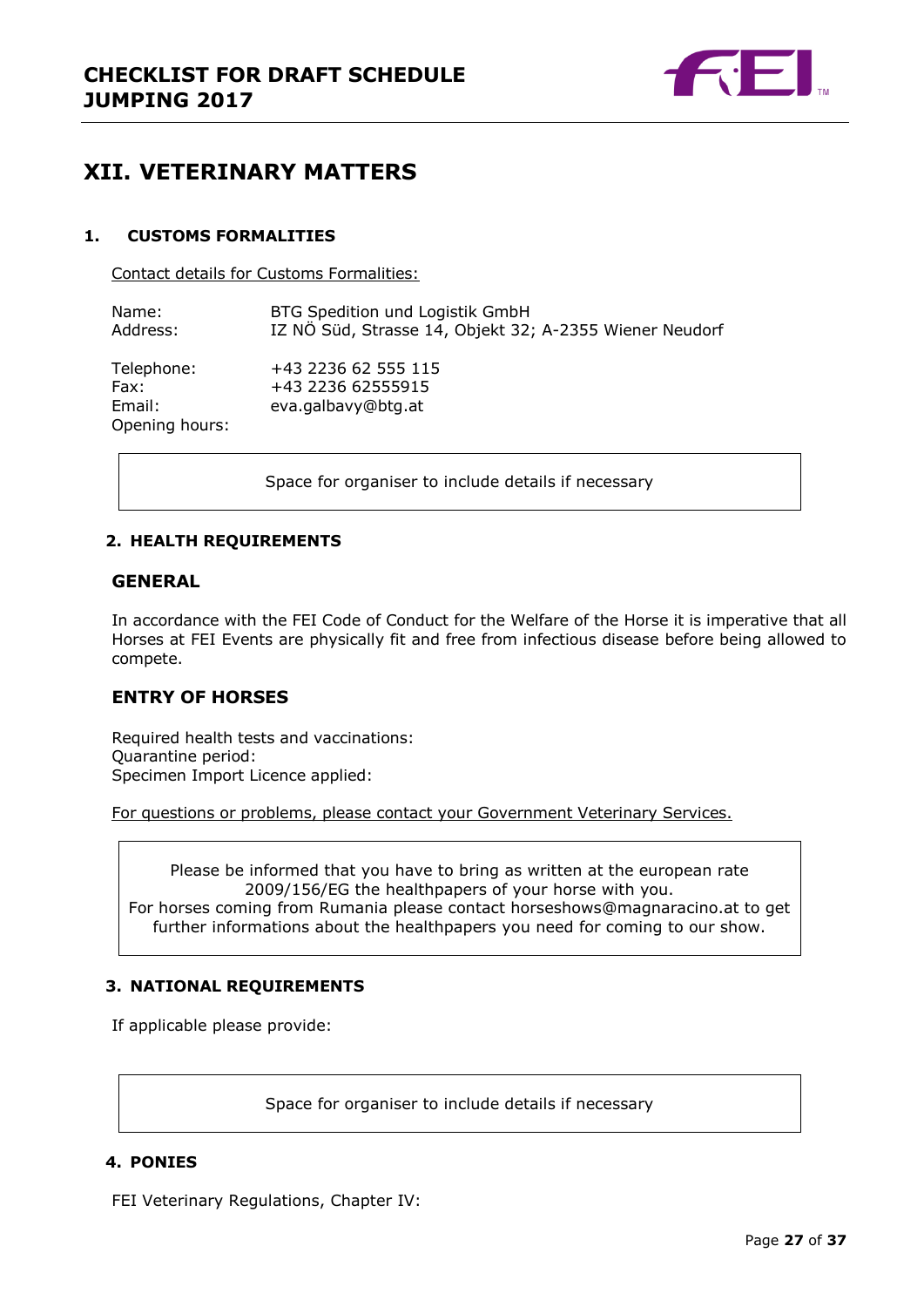

For all Pony Events, Ponies must be available for Pony Measurement if requested by the FEI.

#### <span id="page-27-0"></span>**5. INJURY SURVEILLANCE**

FEI Veterinary Regulations, articles 1036, 1039 and 1040:

Horses participating in FEI Events are subject to injury surveillance protocols; and in the event of fatality, a post mortem examination.

### <span id="page-27-1"></span>**6. TRANSPORT OF HORSES**

Horses must be fit to travel and be transported in suitable vehicles for the transport of horses. Any government requirements for disease testing and control must be requested well in advance, to ensure that the horse is in compliance by the time of arrival at the border of the country where the Event is taking place. Athletes, or their representatives, have the responsibility to comply with national legislation in both their country of origin and the host nation of the Event. Where necessary athletes must contact local government authorities or veterinary advisors for information regarding animal health requirements and transport legislation. Within the European Union (EU), this includes EU Council Regulation (EC) No 1/2005 concerning the protection of animals during transport within the Member States of the EU.

#### <span id="page-27-2"></span>**7. VENUE ARRIVAL INFORMATION & FITNESS TO COMPETE**

#### **7.1. PASSPORTS. FEI General Regulations Article 137**

#### **For all issues relating to FEI Horse Passports/FEI Recognition Cards please contact your National Federation.**

All Horses competing at FEI Events must be registered with the FEI.

FEI Passports or FEI Recognition Cards (for those Horses with a national passport approved by the FEI) are compulsory for FEI Events.

NB: Horses entered in CIMs, in CSIP or in CSICh Cat. A in their country of residence are not required to have an FEI Passport or FEI Recognition Card but must be properly registered with the FEI and identifiable (GRs 137.2).

Athletes who do not present a Horse's Passport and/or Recognition Card, or one that is not correctly validated or fail to meet other passport requirements will be **subject to Sanctions in accordance with Annex II of the FEI Veterinary Regulations** and may not be allowed to compete.

**NB** for Horses permanently resident in a Member State of the European Union: all Horses must have a national EU passport in compliance with EU Regulations to which a FEI Recognition card is applied. The exception to this being Horses in possession of an FEI passport which has been continually revalidated without interruption.

### **7.2. VACCINATIONS - EQUINE INFLUENZA. FEI Veterinary Regulations Article 1028**

Horses competing at FEI Events must comply with the requirements for Equine Influenza vaccination in accordance with the Veterinary Regulations and as summarised below.

| <b>VACCINATION</b>    | <b>PROTOCOL</b>                              | <b>ELIGIBILITY TO ENTER</b><br><b>VENUE</b> |
|-----------------------|----------------------------------------------|---------------------------------------------|
| <b>Primary Course</b> | $\Lambda$ 1 <sup>st</sup> Vaccination: day 0 | May compete 7 days after the                |
|                       | 2 <sup>nd</sup> Vaccination: day 21-92       | 12 <sup>nd</sup> Vaccination                |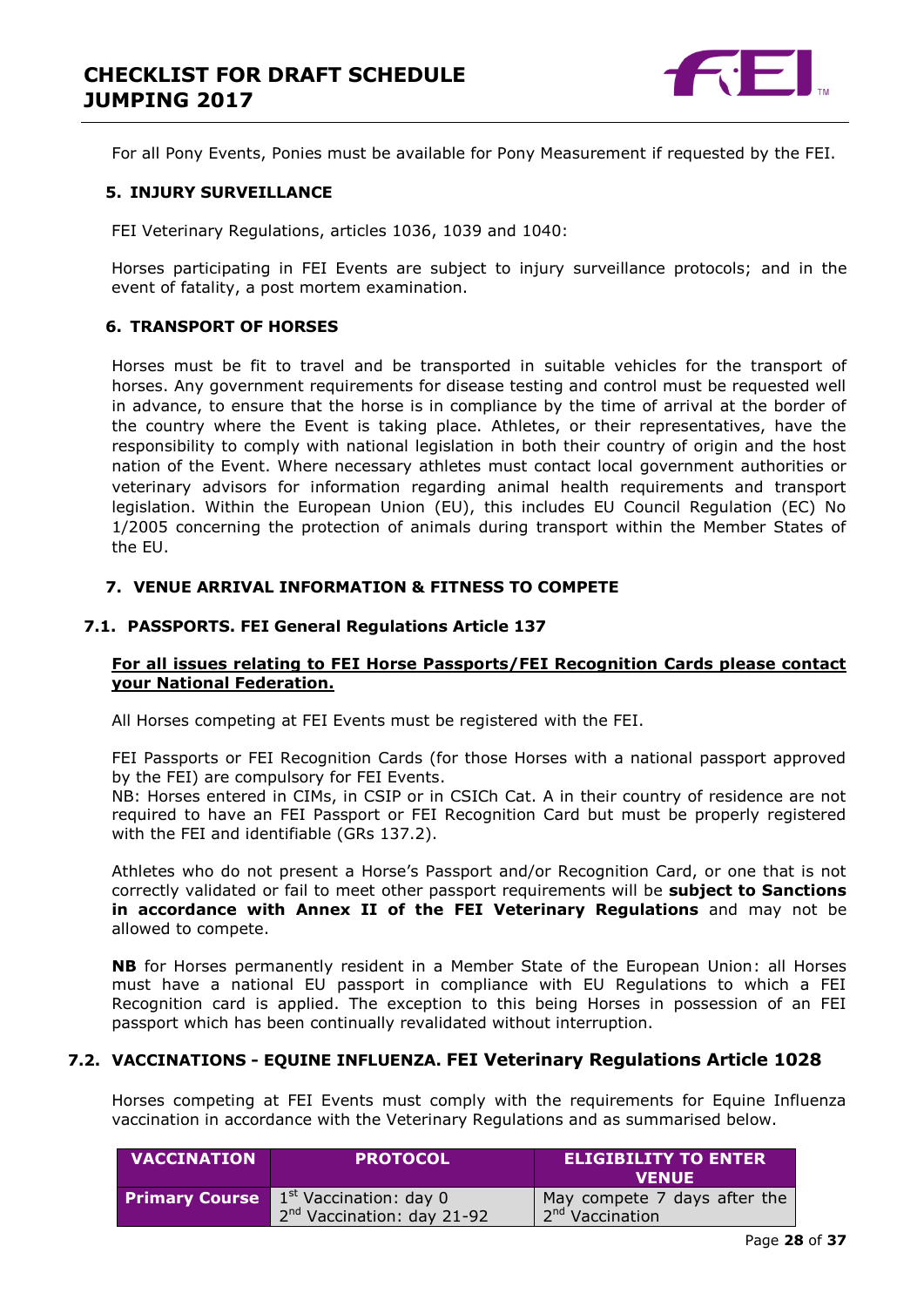# **CHECKLIST FOR DRAFT SCHEDULE JUMPING 2017**



| <b>First Booster</b> | Within 7 months of the $2^{nd}$<br>vaccination of the Primary<br>Course                                                                                                 | May compete for 6 months<br>2 <sup>nd</sup><br>+21 days after the<br>vaccination of the Primary<br>Course<br>Must not compete in the 7<br>days after receiving<br>- a<br>vaccination |
|----------------------|-------------------------------------------------------------------------------------------------------------------------------------------------------------------------|--------------------------------------------------------------------------------------------------------------------------------------------------------------------------------------|
| <b>Boosters</b>      | <b>MINIMUM:</b> within one year of<br>previous booster vaccination<br><b>IF COMPETING:</b> must be in<br>the 6 months $+21$ days of the<br>booster previous vaccination | Must have been vaccinated<br>within 6 months $+21$ days<br>before arriving at the Event<br>Must not compete in the 7<br>days after receiving<br>a<br>vaccination                     |

All FEI registered Horses intending to compete at FEI Events (including CIMs) must be vaccinated against Equine Influenza in accordance with these VRs. The exception being if the applicable domestic legislation prevents the use of Equine Influenza vaccines within the relevant territory

# **7.3. EXAMINATION ON ARRIVAL. FEI Veterinary Regulations Article 1032**

On arrival at an Event venue, all Horses must undergo an examination by a veterinarian to confirm their identification from their passport and micro-chip ID (where present), their vaccination status and general health. To protect all horses attending events, any Horse with a questionable health status concerning vaccination, disease or other concerns, must be stabled within the isolation facilities provided by the Organising Committee pending a decision on entering the venue.

### **7.4.HORSE INSPECTIONS. FEI Veterinary Regulations Article 1033, Table 2**

All Horses will be assessed for their fitness to compete during the Horse Inspection. Any Horse demonstrating questionable fitness may be referred to the Holding Box for further veterinary examination. Horses not deemed fit to compete by the Inspection Panel will not be permitted to compete.

### **7.5. LIMB SENSITIVITY EXAMINATION. FEI Veterinary Regulations Article 1034**

All Horses are subject to examination under the protocol for abnormal limb sensitivity throughout the period of an Event, including, but not limited to, between rounds and before the Jump Off. Horses may be examined once or on multiple occasions during the Period of an Event.

Horses may be selected for examination under the protocol randomly or they may be targeted. All Horses selected to be tested must submit promptly to the examination or are subject to immediate disqualification. There is no obligation to examine any specific number of Horses at an Event.

#### <span id="page-28-0"></span>**8. EQUINE ANTI-DOPING AND CONTROLLED MEDICATION PROGRAMME (EADCMP). FEI VETERINARY REGULATIONS, CHAPTER VI**

### **8.1. SAMPLING. FEI VETERINARY REGULATIONS ARTICLES 1057 AND 1058**

All horses competing at FEI Events may be subject to sampling for the presence of FEI Equine Prohibited Substances in accordance with the FEI Equine Anti-Doping and Controlled Medication Regulations (EADCMRs). Horses may be selected for sampling in accordance with obligatory testing, targeted or random sampling procedures. Refer to Chapter VII, paragraph 3 for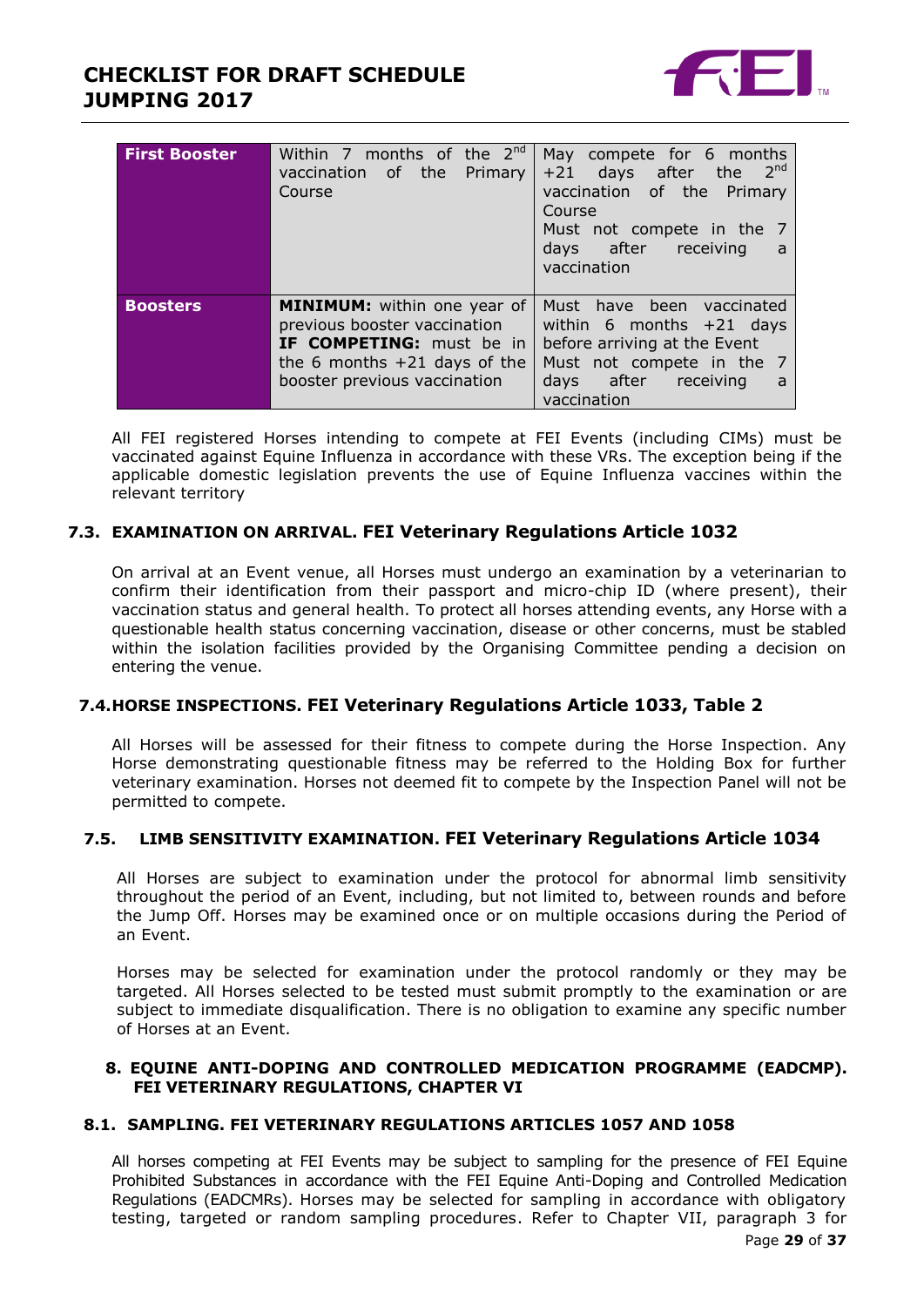

details of fees relating to Equine and Human Anti-Doping program (EADCMP), which OCs/NFs have the right to charge to the athlete (applicable for all FEI events worldwide).

### **8.2. ELECTIVE TESTING. FEI VETERINARY REGULATIONS ARTICLES 1056**

Elective Testing may be carried out prior to an Event to check for the presence of prohibited substances. Please refer to <http://inside.fei.org/fei/your-role/veterinarians> for information and details.

# <span id="page-29-0"></span>**XIII. HUMAN ANTI-DOPING**

Athletes can be tested at any FEI Event, by the FEI or by other Anti-Doping Organisations with Testing jurisdiction. Organisers will have the responsibility to provide facilities and staff/volunteers to facilitate such Testing if requested by the FEI as outlined in article 22.3 of the FEI's Anti-doping Rules for Human Athletes (ADRHA).

The ADRHA rules are published on the FEI website at [http://inside.fei.org/content/anti-doping](http://inside.fei.org/content/anti-doping-rules)[rules.](http://inside.fei.org/content/anti-doping-rules)

# <span id="page-29-1"></span>**XIV. ADDITIONAL INFORMATION**

### <span id="page-29-2"></span>**1. INSURANCES AND NATIONAL REQUIREMENTS**

Equestrian sports involve inherent dangerous risks. To the greatest extent permitted by law, the FEI and the FEI Event Organiser shall NOT be liable for any damages relating to loss of property or injury of any kind to Athletes, Owners, Support Personnel or Horses at or in connection with an FEI Event and the FEI expressly excludes all such liability.

### **1.1. ATHLETES, OWNERS AND SUPPORT PERSONNEL**

### **1.1.1. Personal Accident and Health Insurance**

It is your responsibility as an Athlete/Owner/ Support Personnel to ensure that you have adequate personal accident insurance in place to cover your participation at FEI Events and in particular to insure against any personal injury or medical expenses arising from an accident, injury or illness which may occur at a FEI Event.

You should check with your National Federation to confirm if your National Federation's insurance policy (if any) covers personal accidents and/or illnesses which may occur when you are attending/participating in FEI Events.

If your National Federation does not have a personal accident/health insurance policy or if the National Federation's insurance policy does not cover personal accident or health claims, then you should obtain your own personal accident and health insurance policy to cover your attendance/participation at FEI Events.

### **1.1.2. Personal Property Insurance**

You should also ensure that you are insured against property loss, theft or damage which may occur at an FEI Event.

Again, the advice is to check with your National Federation to confirm if they have an insurance policy in place which would cover you in case of such property loss, theft or damage. If not, then you should obtain your own personal property insurance to cover such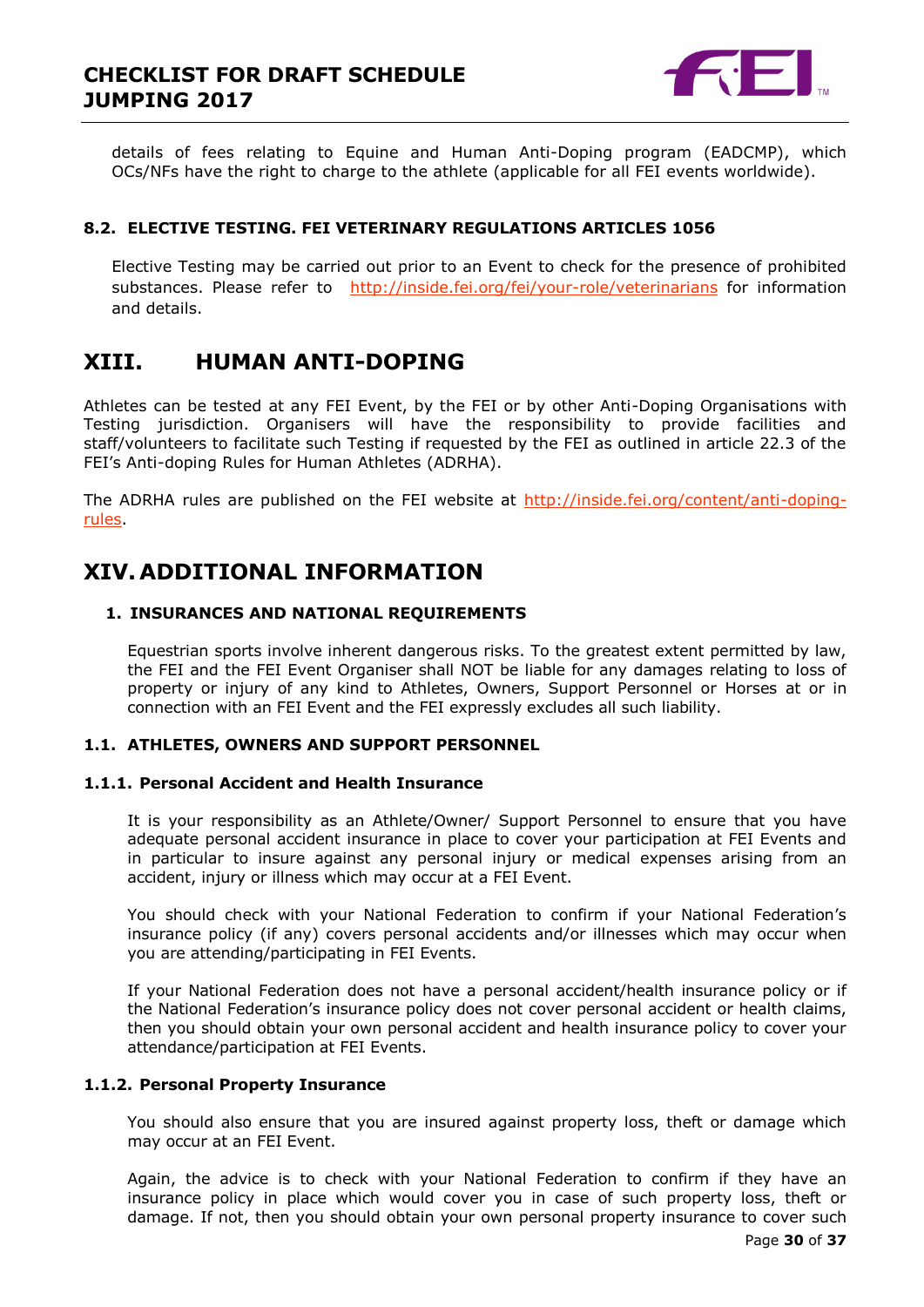

situations.

### **1.2. ATHLETES AND OWNERS**

#### **1.2.1. Third Party Liability Insurance**

As an Athlete/Owner you are personally responsible for damages to third parties caused by you, your employees, Support Personnel, your agents or your Horses. You are, therefore, strongly advised to take out third-party liability insurance providing full coverage in relation to FEI Events at home and abroad, and to keep the policy up to date.

The FEI and the Organiser will NOT be responsible for any damage caused to third parties by you, your employees, Support Personnel, your agents or your Horses.

#### **1.2.2. Additional Liability Information**

Space for organiser to include reference to National Laws when necessary

#### **1.2.3. Horse Insurance**

As an Owner you should ensure that your Horses are adequately insured against any injuries or illnesses they may sustain while participating at a FEI Event.

Space for organiser to include reference to National Laws when necessary

### <span id="page-30-0"></span>**2. PROTESTS/APPEALS**

To be valid, all Protests and Appeals must be made in writing and accompanied by a deposit of CHF 150.- or equivalent.

Protest and appeal forms are available on the FEI website:

Protests:<http://inside.fei.org/sites/default/files/FEI%20Protest%20Form.pdf> Appeals:<http://inside.fei.org/sites/default/files/FEI%20Appeal%20Form.pdf>

### <span id="page-30-1"></span>**3. SCHOOLING DURING COMPETITIONS**

Athletes wishing to school during speed competitions (Table A and Table C) must inform the OC before these competitions begin. These athletes will start first in these competitions.

### <span id="page-30-2"></span>**4. STEWARDING**

- If an athlete is uncertain as to whether the boots he/she intends to use during an event are allowed, he/she or his/her representative should show the boots to the Chief Steward for his/her opinion before the boots are used in training or in competition.
- In addition, athletes are to be made aware that hind boots must be removed and placed again on the horse's legs in the presence of a Steward while in the warm-up arena prior to entering the competition arena for certain competitions. (If bandages are used in place of boots, athletes are not required to remove the bandages in the warm-up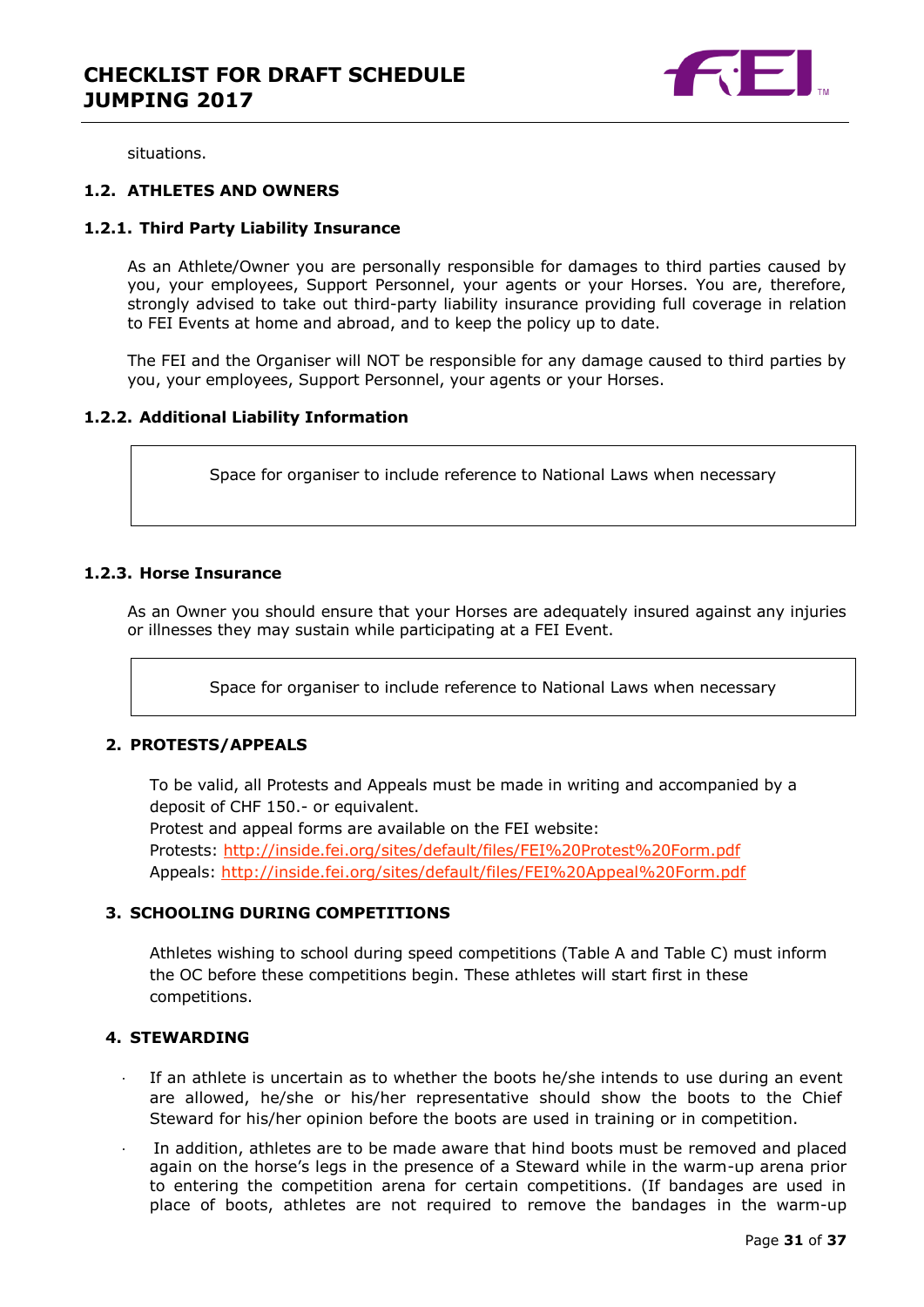

arena.) This procedure is compulsory for competitions for which boot and bandage control is mandatory, that is the Nations Cup, Grand Prix, and the competition with the highest prize money, and is at the discretion of the Chief Steward for other competitions.

- As an alternative to carrying out this procedure at the time designated by the Steward an athlete may ask his/her groom to take the boots to the in-gate and place them on the horse's legs in front of the Steward prior to the combination entering the arena.
- The Steward has the authority to intervene if a boot is deemed excessively tight by instructing that the boot be removed and put on again correctly. *[Stewards are to note that it is normal for a horse's gait to be somewhat affected immediately after boots have been removed and re-placed.]* If an athlete or his/her groom refuses to remove and replace the boot(s) when instructed to do so by the Steward, a Yellow Warning Card will be issued to the athlete in question.
- If it is deemed impossible or unsafe to remove the hind boots in the warm-up arena prior to the combination entering the competition arena, due to an extremely excited or nervous horse, the boots of the horse in question are to be removed by the athlete/groom following the athlete's round upon leaving the arena and inspected by the Steward. This inspection may be carried out during the boot and bandage control if the boot and bandage control is carried out for the competition in question.
- This procedure does not replace boot and bandage control after completion of an athlete's round for competitions for which boot and bandage control is mandatory (refer to JRs Art. 244.1).

### <span id="page-31-0"></span>**5. DISPUTES**

In the event of any discussion concerning the interpretation of the schedule (in translated languages), the English version will be decisive.

### <span id="page-31-1"></span>**6. MODIFICATION TO SCHEDULE**

In exceptional circumstances, together with the approval of Chefs d'Equipe, host NF delegate, if any, and the Ground Jury, the Organiser may change the schedule in order to clarify any matter arising from an omission or due to unforeseen circumstances. Any such changes must be notified to all athletes and officials as soon as possible and they must be reported to the FEI Secretary General by the Technical Delegate, the President of the Ground Jury or the Foreign Judge, as applicable.

### <span id="page-31-2"></span>**7. ADDITIONAL INFORMATION FROM THE OC**

Space for organiser to include any additional information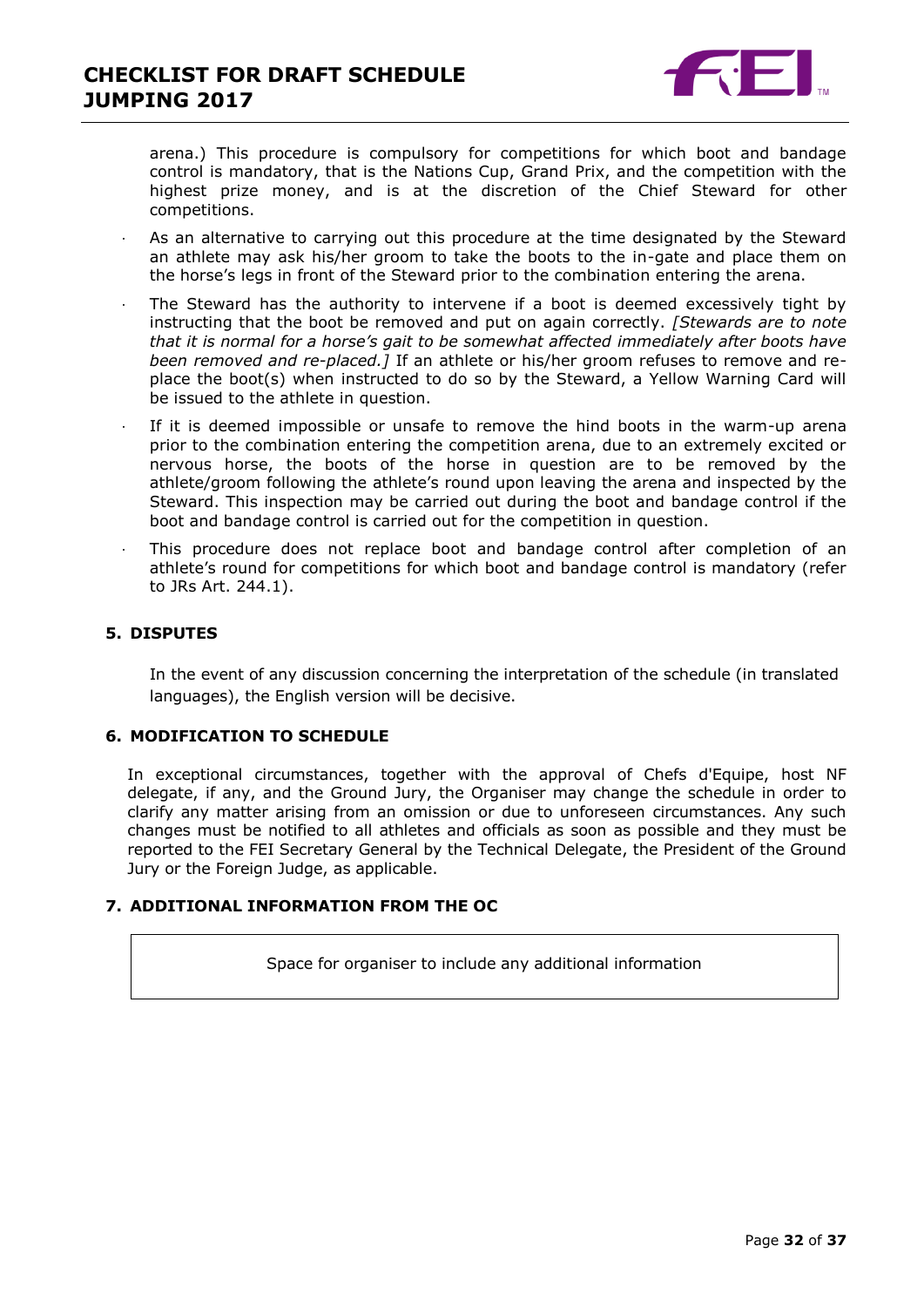# **CHECKLIST FOR DRAFT SCHEDULE JUMPING 2017**



### **Age of Athletes and Horses according to the Event's Category**

| <b>Event's Category</b>                            | <b>Age of Athletes</b>                                                           | <b>Age of Horses</b>      |  |
|----------------------------------------------------|----------------------------------------------------------------------------------|---------------------------|--|
| <b>Olympic Games/WEG</b>                           | As of 18 <sup>th</sup> year                                                      | Min 9 y.o.                |  |
| <b>Continental Championships Senior</b>            | As of 18 <sup>th</sup> year                                                      | Min 8 y.o.                |  |
|                                                    |                                                                                  |                           |  |
| <b>Regional Championships/Games</b>                | As of 18 <sup>th</sup> year                                                      | Min. 8 y.o.               |  |
|                                                    | As of 16 <sup>th</sup> year if height of obstacles max.1.40m (JRs                | Min. 7 y.o. if height of  |  |
|                                                    | Annex IX, Art. 6.1)                                                              | obstacles max. 1.40m      |  |
|                                                    |                                                                                  | (JRs Art. 254.1.1)        |  |
| <b>World Cup Final</b>                             | As of 18 <sup>th</sup> year                                                      | Min. 9 y.o.               |  |
| <b>Nations Cup Final</b>                           | As of 18 <sup>th</sup> year                                                      | Min. 8 y.o.               |  |
| CSI-W1*-5*/CSIO-W1*-5*                             |                                                                                  |                           |  |
| Grand Prix, World Cup, Nations Cup, Power and      |                                                                                  |                           |  |
| Skill, Derby or Competition with the highest prize |                                                                                  |                           |  |
| money                                              | As of 18 <sup>th</sup> year                                                      | Min. 7 y.o.               |  |
| Other Competitions                                 | As of $16^{th}$ year with permission of their NF<br>As of $14^{th}$ year "       | Min. 7 y.o.               |  |
| Other Competitions if height max. 1.40m            | $\boldsymbol{u}$<br>$\boldsymbol{\mu}$                                           | Min. 7 y.o                |  |
| Other Competitions if height max. 1.30m            | As of 12 <sup>th</sup> year                                                      | Min. 7 y.o                |  |
| CSI3*-5*/CSI01*-5*                                 |                                                                                  |                           |  |
| Grand Prix, Nations Cup, Power and Skill, Derby or |                                                                                  |                           |  |
| Competition with the highest prize money           | As of 18 <sup>th</sup> year                                                      | Min. 7 y.o.               |  |
| <b>Other Competitions</b>                          | As of 16 <sup>th</sup> year with permission of their NF                          |                           |  |
| Other Competitions if height max. 1.40m            | As of $14^{th}$ year<br>As of $12^{th}$ year<br>$\boldsymbol{\mu}$               |                           |  |
| Other Competitions if height max. 1.30m            | $\pmb{\mu}$                                                                      |                           |  |
| $CSI2*$                                            |                                                                                  |                           |  |
| Power and Skill or Derby                           | As of 18 <sup>th</sup> year                                                      |                           |  |
| Grand Prix / Other Competitions                    | As of 16 <sup>th</sup> year                                                      | Min. 6 y.o.               |  |
| Other Competitions if height max. 1.40m            | As of 14 <sup>th</sup> year with permission of their NF                          |                           |  |
| Other Competitions if height max. 1.30m            | As of 12 <sup>th</sup> year                                                      |                           |  |
| $CSI1*$                                            |                                                                                  |                           |  |
| Power and Skill or Derby                           | As of 18 <sup>th</sup> year                                                      | Min. 6 y.o.               |  |
| <b>Other Competitions</b>                          | As of 14 <sup>th</sup> year with permission of their NF                          |                           |  |
| Other Competitions if height max. 1.30m            | As of 12 <sup>th</sup> year                                                      |                           |  |
| CH-Y                                               | As of 16 <sup>th</sup> year to end 21 <sup>st</sup> year                         | Min. 7 y.o.               |  |
| CSI/CSIO-Y                                         | As of 16 <sup>th</sup> year to end 21 <sup>st</sup> year                         | Min. 7 y.o.               |  |
| CH-J                                               | As of 14 <sup>th</sup> year to end 18 <sup>th</sup> year                         | Min. 7 y.o.               |  |
| CSI/CSIO-J                                         | As of 14 <sup>th</sup> year to end 18 <sup>th</sup> year                         | Min. 6 y.o.               |  |
| CSI/CSIO-Ch/CH-Ch                                  | As of 12 <sup>th</sup> year to end 14 <sup>th</sup> year                         | Min. 6 y.o.               |  |
| CSI/CSIOP/CH-P                                     | As of 12 <sup>th</sup> year to end 16 <sup>th</sup> year                         | Min. 6 y.o.               |  |
|                                                    | Ponies must be registered as ponies with the FEI                                 |                           |  |
| <b>CSIU-25</b>                                     | As of 16 <sup>th</sup> year to end 25 <sup>th</sup> year                         | Min. 7 y.o.               |  |
|                                                    | As of 14 <sup>th</sup> year if height max. 1.40m                                 |                           |  |
| <b>CSIV</b>                                        | As of 45 <sup>th</sup> year for women and 49 <sup>th</sup> for men               | Min. 6 y.o.               |  |
| <b>CSIAm</b>                                       | As of 12 <sup>th</sup> year for CSIAm-B                                          | Min. 6 y.o. for Cat. B    |  |
|                                                    | As of 14 <sup>th</sup> year for CSIAm-A                                          | Min. 7 y.o. for Cat. A;   |  |
| <b>CSIYH</b>                                       | per Art. 255.2                                                                   | Min. 6 y.o. - Max. 8 y.o. |  |
| CH-M-YH-S                                          | As of 18 <sup>th</sup> year or 16 <sup>th</sup> year for athletes qualified with | 5 y.0. / 6 y.0. / 7 y.0.  |  |
|                                                    | the same horse                                                                   |                           |  |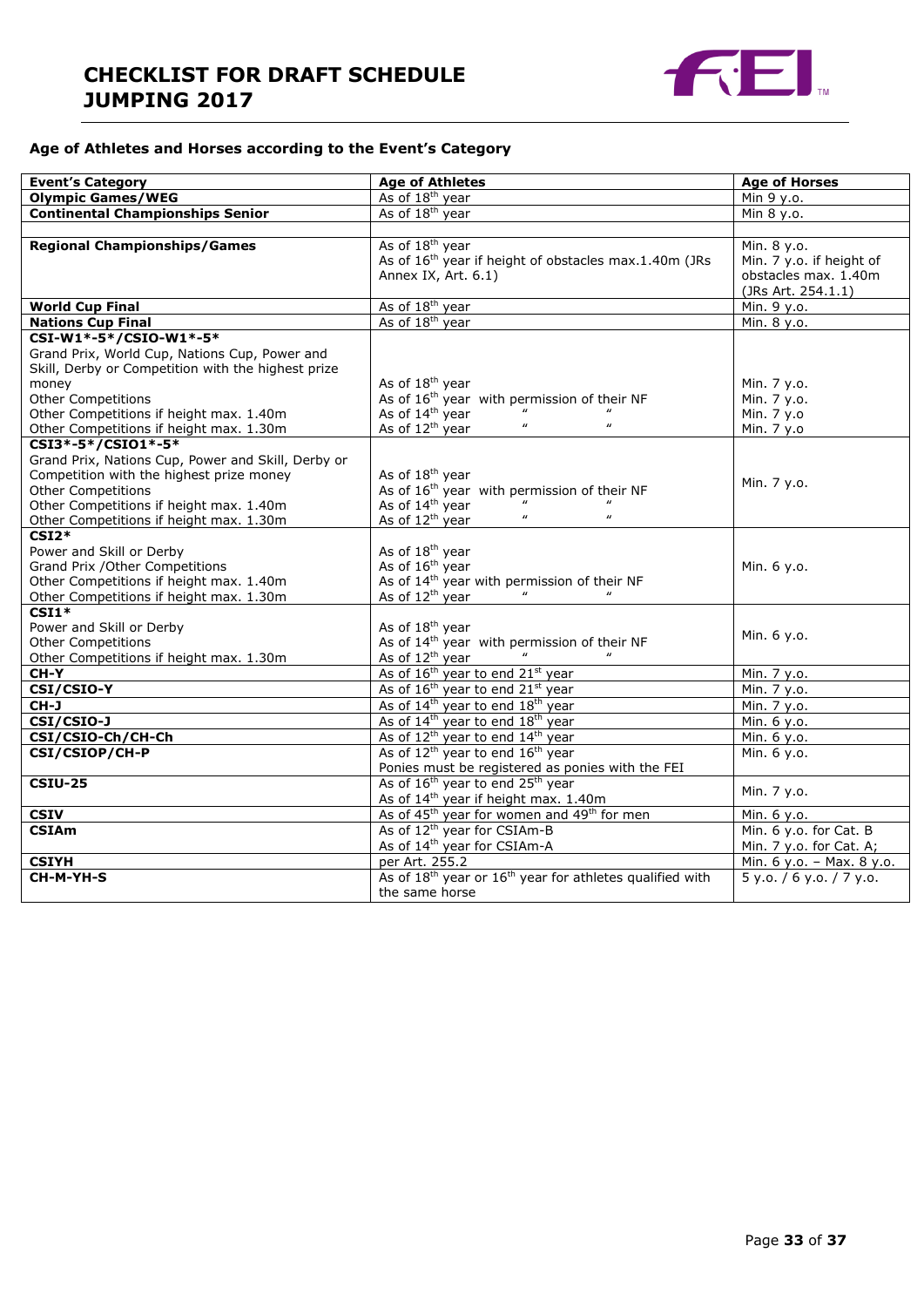

### <span id="page-33-0"></span>**8. PRIZE MONEY DISTRIBUTION**

#### Standardised prize money distribution

Chart 1: Prize money distribution with 25% of prize money offered to the winner

| $N^{\circ}$ of<br>starters                                                                                                                                                                                                                                                                                                                                                                                                                                                                                                                                                                                                                                                                                                                                         | up to 11                                                                                        |                                                                                                                                                           | $12 - 48$ | over 48        |                                                              |
|--------------------------------------------------------------------------------------------------------------------------------------------------------------------------------------------------------------------------------------------------------------------------------------------------------------------------------------------------------------------------------------------------------------------------------------------------------------------------------------------------------------------------------------------------------------------------------------------------------------------------------------------------------------------------------------------------------------------------------------------------------------------|-------------------------------------------------------------------------------------------------|-----------------------------------------------------------------------------------------------------------------------------------------------------------|-----------|----------------|--------------------------------------------------------------|
| N° of<br>prizes                                                                                                                                                                                                                                                                                                                                                                                                                                                                                                                                                                                                                                                                                                                                                    | Same as the number of starters who finish the competition                                       | 12                                                                                                                                                        |           | more than 12   |                                                              |
| <b>Prize</b><br>money                                                                                                                                                                                                                                                                                                                                                                                                                                                                                                                                                                                                                                                                                                                                              | $40'000 -$                                                                                      | $40'000 -$                                                                                                                                                |           | $40'000 -$     |                                                              |
|                                                                                                                                                                                                                                                                                                                                                                                                                                                                                                                                                                                                                                                                                                                                                                    |                                                                                                 | $\%$                                                                                                                                                      |           | $\%$           |                                                              |
| winner                                                                                                                                                                                                                                                                                                                                                                                                                                                                                                                                                                                                                                                                                                                                                             |                                                                                                 | 25                                                                                                                                                        | 10'000 .- | 25             | 10'000 .-                                                    |
| 2                                                                                                                                                                                                                                                                                                                                                                                                                                                                                                                                                                                                                                                                                                                                                                  |                                                                                                 | 20                                                                                                                                                        | $8000 -$  | 20             | $8000 -$                                                     |
| $\overline{\mathbf{3}}$                                                                                                                                                                                                                                                                                                                                                                                                                                                                                                                                                                                                                                                                                                                                            | All athletes having completed the competition receive prize money, to be distributed            | 15                                                                                                                                                        | $6000 -$  | 15             | $6000 -$                                                     |
| 4                                                                                                                                                                                                                                                                                                                                                                                                                                                                                                                                                                                                                                                                                                                                                                  | according to the percentages at right from the 1st placed to the last placed athlete.           | 10                                                                                                                                                        | $4000 -$  | 10             | $4000 -$                                                     |
| 5                                                                                                                                                                                                                                                                                                                                                                                                                                                                                                                                                                                                                                                                                                                                                                  | The remaining prizes, i.e. the prizes foreseen up to $12th$ place, are then distributed in      | $\overline{7}$<br>5.5                                                                                                                                     | 2800.-    | $\overline{7}$ | 2800 .-                                                      |
| 6                                                                                                                                                                                                                                                                                                                                                                                                                                                                                                                                                                                                                                                                                                                                                                  | descending order starting again with the 1 <sup>st</sup> placed athlete until there are no more |                                                                                                                                                           | $2200 -$  | 5.5            | 2200.-                                                       |
| 7                                                                                                                                                                                                                                                                                                                                                                                                                                                                                                                                                                                                                                                                                                                                                                  | prizes to be distributed.                                                                       | 4                                                                                                                                                         | $1600 -$  | 4              | $1600 -$                                                     |
| 8                                                                                                                                                                                                                                                                                                                                                                                                                                                                                                                                                                                                                                                                                                                                                                  | See examples below*.                                                                            | 3                                                                                                                                                         | $1200 -$  | 3              | $1200 -$                                                     |
| $\overline{Q}$                                                                                                                                                                                                                                                                                                                                                                                                                                                                                                                                                                                                                                                                                                                                                     |                                                                                                 | $\overline{\mathbf{3}}$                                                                                                                                   | 1200.-    | $\overline{3}$ | 1200.-                                                       |
| 10                                                                                                                                                                                                                                                                                                                                                                                                                                                                                                                                                                                                                                                                                                                                                                 |                                                                                                 | 2.5                                                                                                                                                       | $1000.-$  | 2.5            | $1000 -$                                                     |
| 11                                                                                                                                                                                                                                                                                                                                                                                                                                                                                                                                                                                                                                                                                                                                                                 |                                                                                                 | 2.5                                                                                                                                                       | $1000.-$  | 2.5            | $1000.-$                                                     |
| 12                                                                                                                                                                                                                                                                                                                                                                                                                                                                                                                                                                                                                                                                                                                                                                 | n/a                                                                                             | 2.5                                                                                                                                                       | $1000 -$  | 2.5            | $1000 -$                                                     |
| total                                                                                                                                                                                                                                                                                                                                                                                                                                                                                                                                                                                                                                                                                                                                                              | 40'000                                                                                          | 100                                                                                                                                                       | 40'000 .- | 100            | 40'000                                                       |
| *Examples:<br><b>5 athletes:</b> winner gets prize for $1^{\text{st}}$ (25%) and the other athletes get the relevant percentages<br>down to the last athlete, i.e. $5th$ place (7%). The prize for $6th$ (5.5%) is then given to the winner,<br>the prize for 7 <sup>th</sup> (4%) is given to the 2 <sup>nd</sup> placed athlete, the prize for 8 <sup>th</sup> (3%) is given to the 3 <sup>nd</sup><br>placed athlete, the prize for 9 <sup>th</sup> (3%) is given to the 4 <sup>th</sup> placed athlete and the prize for 10 <sup>th</sup><br>$(2.5\%)$ is given to the 5 <sup>th</sup> placed athlete. The prize for $11th$ (2.5%) is then given to the 1 <sup>st</sup> place<br>athlete and the prize for $12th$ (2.5%) is given to the $2nd$ placed athlete. |                                                                                                 | OC must provide<br>additional prizes<br>for the remaining<br>placed athletes to<br>fulfil quota of one<br>prize per four<br>athletes.<br>The amount to be |           |                |                                                              |
| 10 athletes: winner gets prize for $1st$ (25%) and $11th$ (2.5%), second placed gets prize for $2nd$<br>$(20%)$ and $12th$ (2.5%); the remaining athletes receive the prize money for their placing as per<br>the percentages from 3rd to 10th place.                                                                                                                                                                                                                                                                                                                                                                                                                                                                                                              |                                                                                                 |                                                                                                                                                           |           | Schedule.      | given to each of<br>these athletes is to<br>be stated in the |

Chart 2: Prize money distribution with 33% of prize money offered to the winner

| N° of<br>starters                                                                                                                                                                                                                                                                                                                                                                                                                                                                                                                                                                                                                                                                                                                                                                                                                                                                                                                                                                                        | up to 11                                                                                     |                         | $12 - 48$ |                                                                                                                                                                                                                           | over 48 |  |
|----------------------------------------------------------------------------------------------------------------------------------------------------------------------------------------------------------------------------------------------------------------------------------------------------------------------------------------------------------------------------------------------------------------------------------------------------------------------------------------------------------------------------------------------------------------------------------------------------------------------------------------------------------------------------------------------------------------------------------------------------------------------------------------------------------------------------------------------------------------------------------------------------------------------------------------------------------------------------------------------------------|----------------------------------------------------------------------------------------------|-------------------------|-----------|---------------------------------------------------------------------------------------------------------------------------------------------------------------------------------------------------------------------------|---------|--|
| N° of<br>prizes                                                                                                                                                                                                                                                                                                                                                                                                                                                                                                                                                                                                                                                                                                                                                                                                                                                                                                                                                                                          | Same as the number of starters who finish the competition                                    | 12                      |           | more than 12                                                                                                                                                                                                              |         |  |
| Prize<br>money                                                                                                                                                                                                                                                                                                                                                                                                                                                                                                                                                                                                                                                                                                                                                                                                                                                                                                                                                                                           | 40'000                                                                                       | 40'000 .-<br>$40'000 -$ |           |                                                                                                                                                                                                                           |         |  |
|                                                                                                                                                                                                                                                                                                                                                                                                                                                                                                                                                                                                                                                                                                                                                                                                                                                                                                                                                                                                          |                                                                                              | $\frac{0}{6}$           |           | $\%$                                                                                                                                                                                                                      |         |  |
| winner                                                                                                                                                                                                                                                                                                                                                                                                                                                                                                                                                                                                                                                                                                                                                                                                                                                                                                                                                                                                   |                                                                                              | 33                      | 13'200    | 33                                                                                                                                                                                                                        | 13'200  |  |
| 2                                                                                                                                                                                                                                                                                                                                                                                                                                                                                                                                                                                                                                                                                                                                                                                                                                                                                                                                                                                                        |                                                                                              | 20                      | 8000      | 20                                                                                                                                                                                                                        | 8000    |  |
| з                                                                                                                                                                                                                                                                                                                                                                                                                                                                                                                                                                                                                                                                                                                                                                                                                                                                                                                                                                                                        | All athletes having completed the competition receive prize money, to be                     | 15                      | 6000      | 15                                                                                                                                                                                                                        | 6000    |  |
| 4                                                                                                                                                                                                                                                                                                                                                                                                                                                                                                                                                                                                                                                                                                                                                                                                                                                                                                                                                                                                        | distributed according to the percentages at right from the 1st placed to the last            | 10                      | 4000      | 10                                                                                                                                                                                                                        | 4000    |  |
| 5                                                                                                                                                                                                                                                                                                                                                                                                                                                                                                                                                                                                                                                                                                                                                                                                                                                                                                                                                                                                        | placed athlete. The remaining prizes, i.e. the prizes foreseen up to 12 <sup>th</sup> place, | 6                       | 2400      | 6                                                                                                                                                                                                                         | 2400    |  |
| 6                                                                                                                                                                                                                                                                                                                                                                                                                                                                                                                                                                                                                                                                                                                                                                                                                                                                                                                                                                                                        | are then distributed in descending order starting again with the 1 <sup>st</sup> placed      | 4.5                     | 1800      | 4.5                                                                                                                                                                                                                       | 1800    |  |
| 7                                                                                                                                                                                                                                                                                                                                                                                                                                                                                                                                                                                                                                                                                                                                                                                                                                                                                                                                                                                                        | athlete until there are no more prizes to be distributed.                                    | 3                       | 1200      | 3                                                                                                                                                                                                                         | 1200    |  |
| 8                                                                                                                                                                                                                                                                                                                                                                                                                                                                                                                                                                                                                                                                                                                                                                                                                                                                                                                                                                                                        |                                                                                              | 2.5                     | 1000      | 2.5                                                                                                                                                                                                                       | 1000    |  |
| 9                                                                                                                                                                                                                                                                                                                                                                                                                                                                                                                                                                                                                                                                                                                                                                                                                                                                                                                                                                                                        | See examples below*.                                                                         | $\overline{2}$          | 800       | $\overline{2}$                                                                                                                                                                                                            | 800     |  |
| 10                                                                                                                                                                                                                                                                                                                                                                                                                                                                                                                                                                                                                                                                                                                                                                                                                                                                                                                                                                                                       |                                                                                              | $\overline{2}$          | 800       | $\overline{2}$                                                                                                                                                                                                            | 800     |  |
| 11                                                                                                                                                                                                                                                                                                                                                                                                                                                                                                                                                                                                                                                                                                                                                                                                                                                                                                                                                                                                       |                                                                                              | 1                       | 400       | $\mathbf{1}$                                                                                                                                                                                                              | 400     |  |
| 12                                                                                                                                                                                                                                                                                                                                                                                                                                                                                                                                                                                                                                                                                                                                                                                                                                                                                                                                                                                                       | n/a                                                                                          | 1                       | 400       | $\mathbf{1}$                                                                                                                                                                                                              | 400     |  |
| total                                                                                                                                                                                                                                                                                                                                                                                                                                                                                                                                                                                                                                                                                                                                                                                                                                                                                                                                                                                                    | 40'000                                                                                       | 100                     | 40'000    | 100                                                                                                                                                                                                                       | 40'000  |  |
| *Examples:<br>5 athletes: winner gets the prize for 1 <sup>st</sup> (33%) and the other athletes get the relevant<br>percentages down to the last athlete, i.e. $5th$ place (6%). The prize for 6 <sup>th</sup> (4.5%) is then<br>given to the winner, the prize for $7th$ (3%) is given to the $2nd$ placed athlete, the prize for<br>$8th$ (2.5%) is given to the 3 <sup>rd</sup> placed athlete, the prize for 9 <sup>th</sup> (2%) is given to the 4 <sup>th</sup><br>placed athlete and the prize for 10 <sup>th</sup> (2%) is given to the 5 <sup>th</sup> placed athlete. The prize for<br>11 <sup>th</sup> (1%) is then given to the 1 <sup>st</sup> placed athlete and the prize for 12 <sup>th</sup> (1%) is given to the<br>2 <sup>nd</sup> placed athlete.<br>10 athletes: winner gets prize for 1 <sup>st</sup> (33%) and 11 <sup>th</sup> (1%), second placed gets prize for<br>$2^{nd}$ (20%) and 12 <sup>th</sup> (1%); the remaining athletes receive the prize money for their placing |                                                                                              |                         |           | OC must provide<br>additional prizes<br>for the remaining<br>placed athletes to<br>fulfil quota of one<br>prize per four<br>athletes.<br>The amount to be<br>given to each of<br>these athletes is to<br>be stated in the |         |  |
| as per the percentages from 3rd to 10th place.                                                                                                                                                                                                                                                                                                                                                                                                                                                                                                                                                                                                                                                                                                                                                                                                                                                                                                                                                           |                                                                                              |                         |           | Schedule.                                                                                                                                                                                                                 |         |  |

In case of a tie for the 12<sup>th</sup> place in a competition with 12 to 48 starters, the prize money foreseen for the 12<sup>th</sup> place will be divided equally among the athletes concerned.

**For Competitions run in two rounds with more than 12 starters in 2nd round:**

*OCs that indicate in the schedule that a specific number (that is more than 12) of athletes will return for the second*  round will be permitted to distribute the prize money for that competition among all the athletes taking part in the *second round, even if the second round is followed by a jump-off in case of a tie on penalties for first place after the second round.*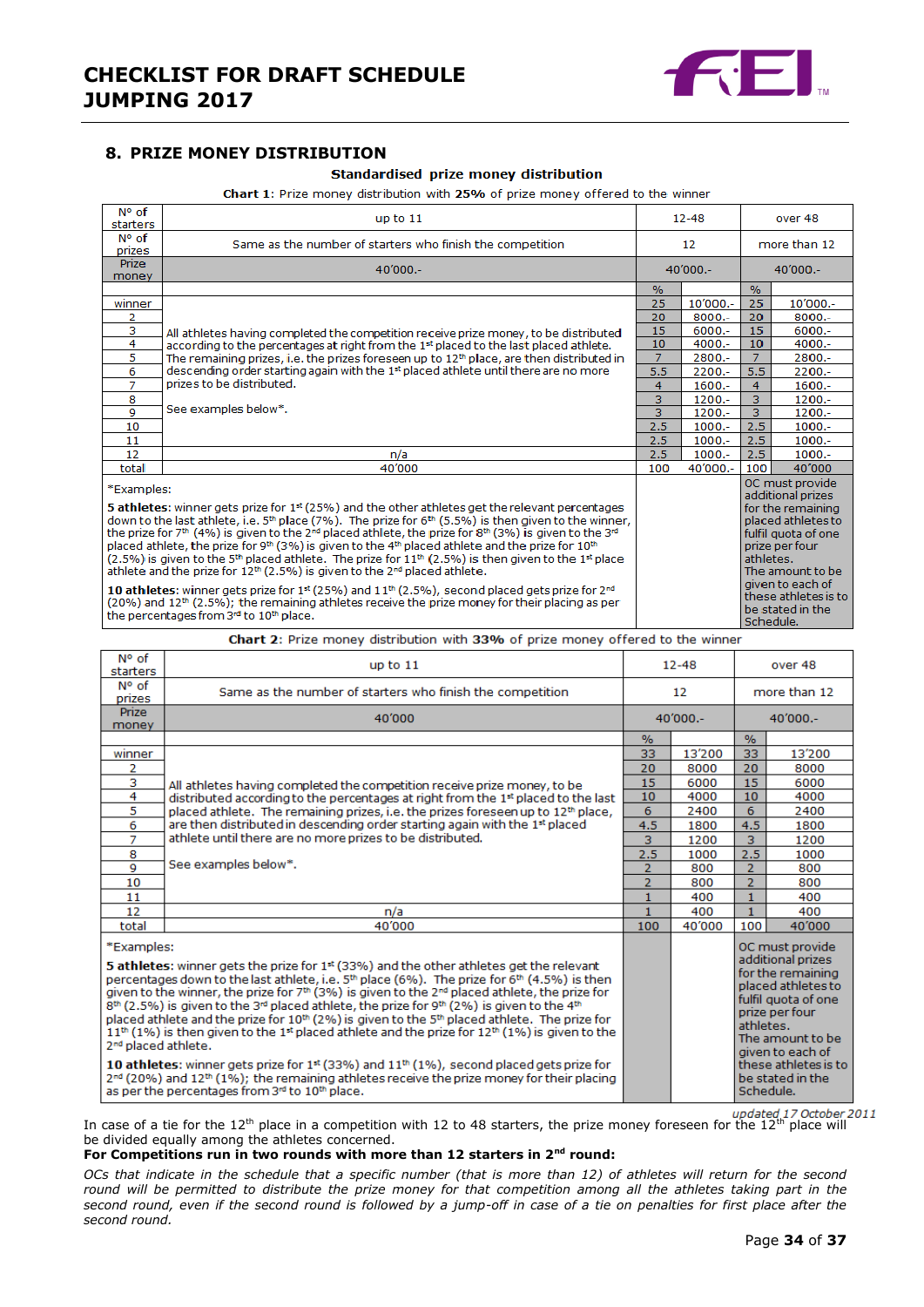

### **DEDUCTIONS FROM PRIZE MONEY AT COMPETITIONS:**

**Full details of any deductions from prize money must be outlined in the schedule. This includes government taxes. If it is necessary for Organisers to deduct such taxes, they must provide participants with an official form indicating the amount of tax deducted.** 

### **The tax form must be provided to the athletes upon arrival and returned to the Organiser prior to departing.**

Space for organiser to include details if necessary

# **IMPORTANT**

# **The total amount of prize money shown for each Competition in the schedule must be distributed. (FEI General Regulations articles 127 and 128)**

For details of the prize money breakdown for each competition please refer to the tables at the end of this document; the Organiser must specify which of the two (2) tables will be used. The total prize money for the Competition must be distributed among the first twelve (12) placed athletes.

The Organiser must provide additional created prizes for athletes placed beyond twelfth  $(12<sup>th</sup>)$  place. The minimum amount for each of these additional prizes, for athletes placed from thirteenth  $(13<sup>th</sup>)$  to last place, must be clearly specified in the approved schedule and not exceed the prize money of the athlete placed twelfth  $(12<sup>th</sup>)$ 

# **IMPORTANT**

\*: Maximum Number of starters per competition: 100.

If more than 100 starters are declared, the OC must split the class and provide the equivalent amount of prize money for the additional Competition. OCs may apply either of the following methods for splitting the Competition:

The competition is split into two groups before it starts. There may be a different number of starters in each group. There may be athletes with multiple horses in each group but all horses of any one athlete must be in the same group.

### OR

The competition is run as one single competition and split afterwards into two groups and the classification established as follows: the athlete with the best score is the winner of the first group, the athlete with the second best score is the winner of the second group and so on until prizes have been allocated to 25% of the total number of starters. *NB: In this case separate results must be sent to the FEI for each of the two groups, e.g. results for Competition 1a and for Competition 1b.*

In both cases above ach group must offer the same amount of prize money as indicated for the original Competition. For the avoidance of doubt, it is the number of declared starters in the Competition, not the actual number of starters, that determines whether the Competition must be split.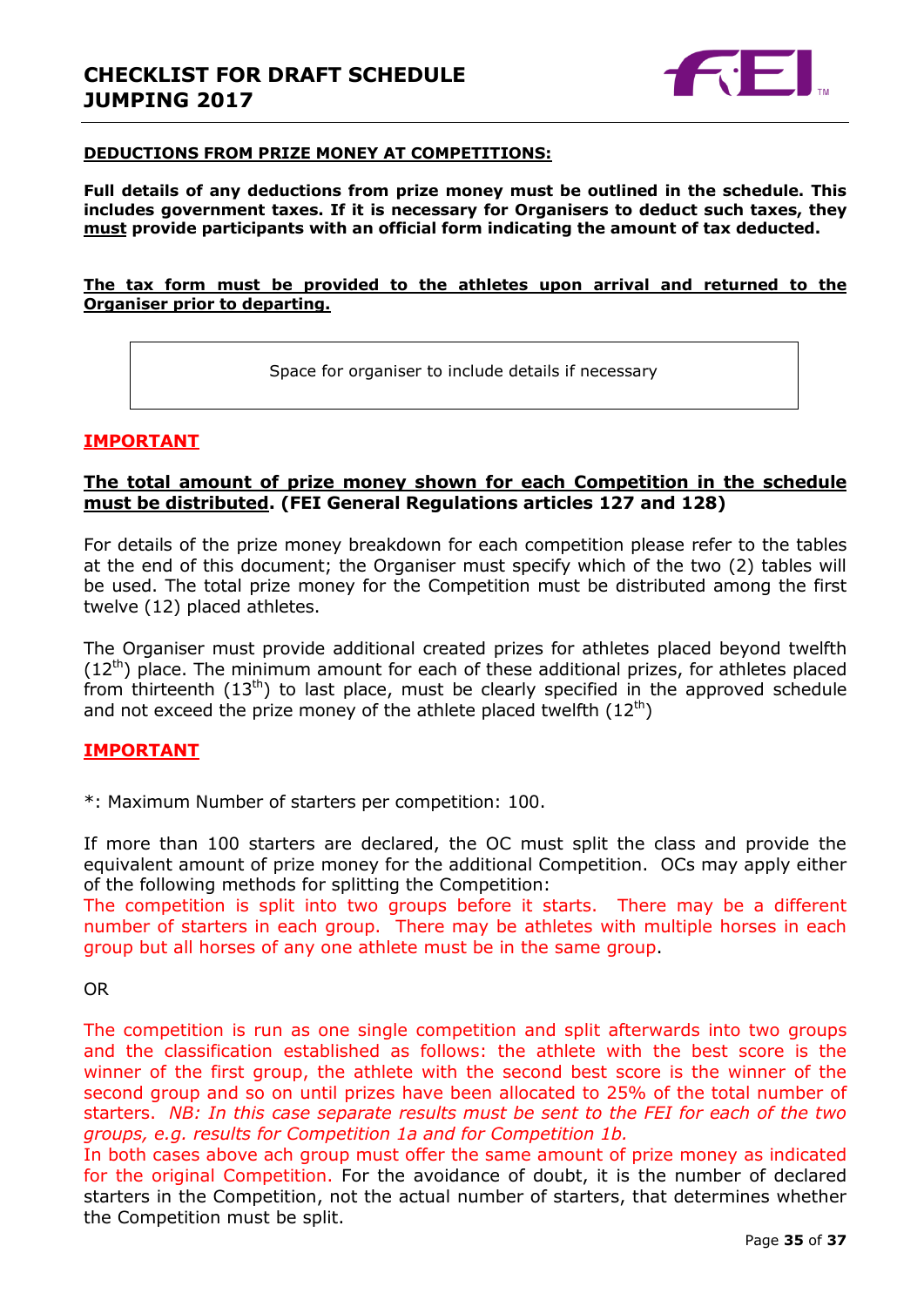

# <span id="page-35-0"></span>**XV. ANNEXES**

# **1. FEI ENTRY SYSTEM**

Please fill the form below in order to provide you and the other members of your committee or your IT Providers access to the FEI Entry System.

| FEI $ID^1$ :          | 10002983                       |                             |
|-----------------------|--------------------------------|-----------------------------|
| Name*:                | Weigerstorfer                  |                             |
| First Name*:          | Ulla                           |                             |
| $E-Mail*$ :           | horseshows@magnaracino.at      |                             |
| Access Rights*:       | $\boxtimes$ Admin <sup>2</sup> | $\Box$ Consult <sup>3</sup> |
| Events <sup>4</sup> : |                                |                             |
| FEI $ID^1$ :          | 10086344                       |                             |
| Name*:                | Wenczel                        |                             |
| First Name*:          | walter                         |                             |
| E-Mail*:              |                                |                             |
| Access Rights*:       | $\boxtimes$ Admin <sup>2</sup> | $\Box$ Consult <sup>3</sup> |
| Events <sup>4</sup> : |                                |                             |
| FEI $ID1$ :           |                                |                             |
| Name*:                |                                |                             |
| First Name*:          |                                |                             |
| E-Mail*:              |                                |                             |
| Access Rights*:       | Admin <sup>2</sup>             | Consult $3$                 |
| Events $4$ :          |                                |                             |

- <sup>1</sup> If already have an FEI user account.
- $2$  Provides you the required access to manage entries and substitutions and download entries/lists.
- $3$  You are just able to consult and download the entries/lists.
- <sup>4</sup> Leave the field blank if the user deals with the entries of all events in the show.
- **\* Mandatory Fields**